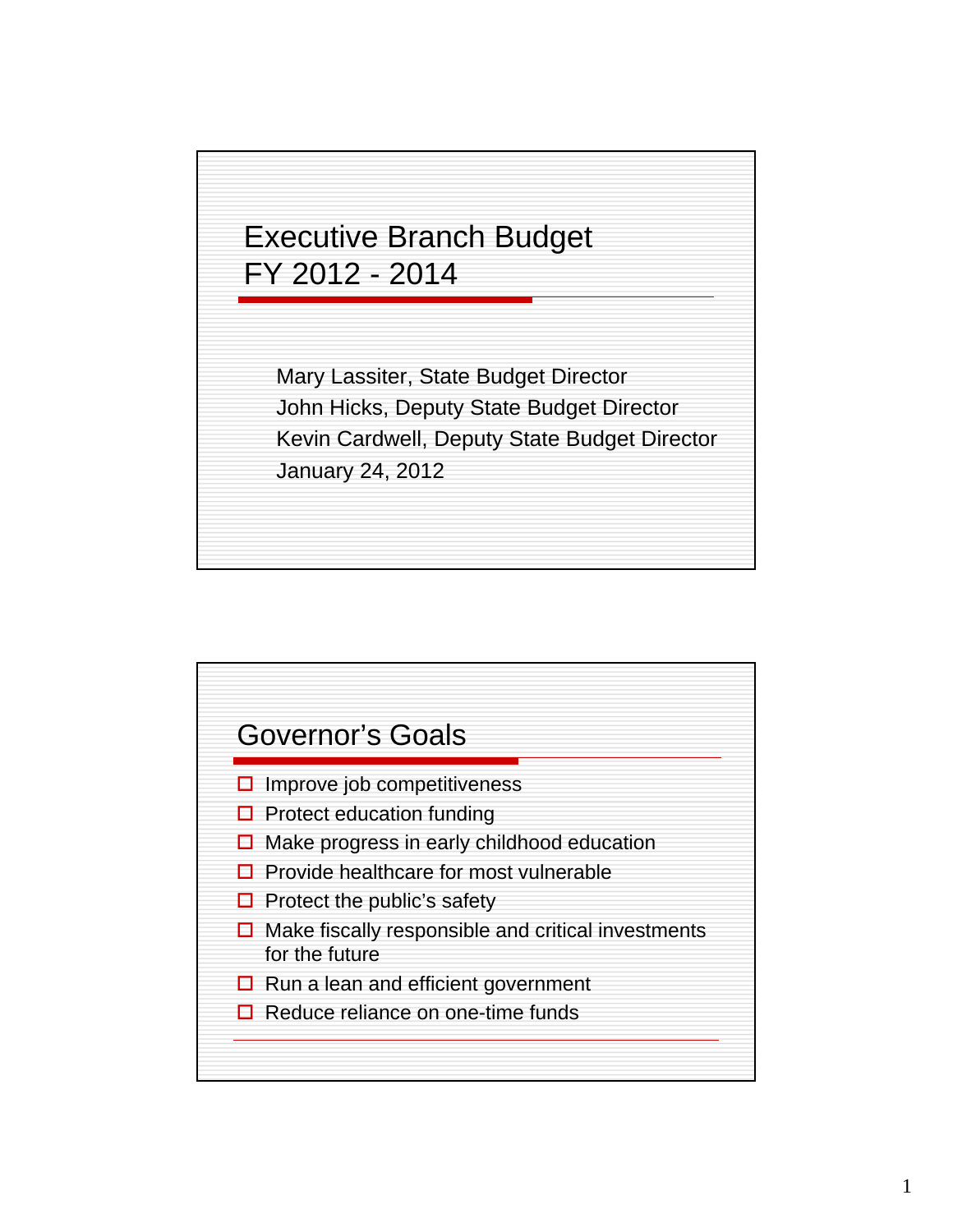

| FY 12 General Fund Budget is Balanced<br>(\$millions) |     |       |
|-------------------------------------------------------|-----|-------|
| Problem:                                              |     |       |
| Budget Gap between Appropriations and Resources       | \$. | 168.9 |
| <b>Additional Spending Reductions</b>                 | S.  | 21.0  |
| <b>Current Year Appropriation Needs</b>               | \$  | 10.4  |
| Total                                                 | \$  | 200.3 |
| Solution:                                             |     |       |
| <b>Spending Reductions</b>                            | \$  | 118.4 |
| Partial Use of Current Year Excess Revenues           | \$  | 81.9  |
| Total                                                 | \$  | 200.3 |
| <b>Budgeted Ending Balance</b>                        | \$  | 19.9  |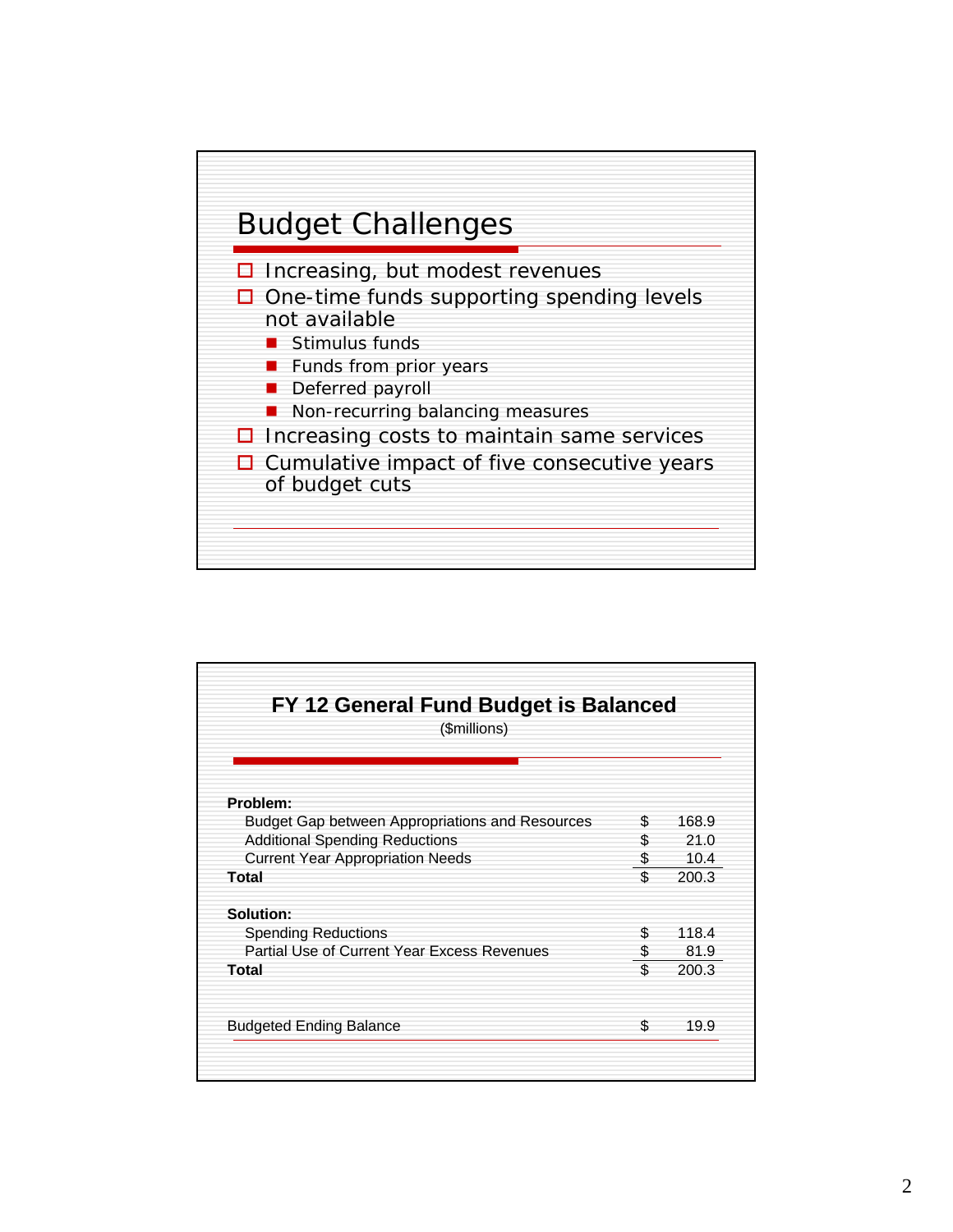

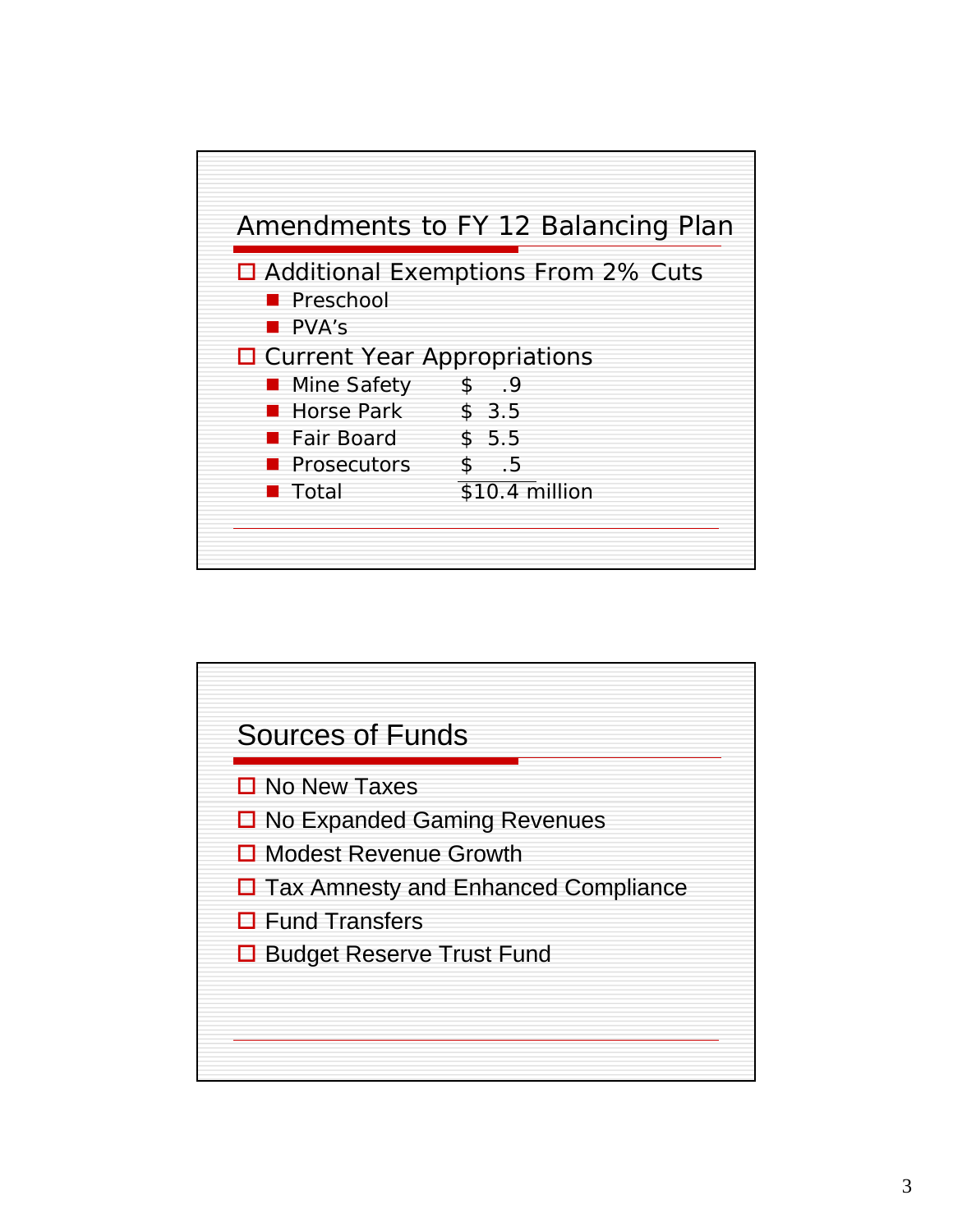

| Balanced Budget FY 12 - 14                          |                       |
|-----------------------------------------------------|-----------------------|
|                                                     | <b>Biennial Total</b> |
|                                                     | (millions)            |
| <b>Official Revenue Estimate</b>                    | \$<br>18,721          |
| <b>Base Level of Spending</b>                       | \$<br>18,648          |
| <b>Additional Required and Recommended Spending</b> | \$<br>815             |
| <b>Total Recommended Spending</b>                   | \$<br>19,463          |
| Gap Between Revenues and Spending                   | \$<br>(742)           |
| <b>Measures to Fill the Gap</b>                     |                       |
| Cuts                                                | \$<br>286             |
| <b>Fund Transfers</b>                               | \$<br>245             |
| Use of the Budget Reserve Trust Fund                | 102                   |
| Tax Amnesty and Enhanced Compliance                 | \$<br>61              |
| Other Resources and Lapses                          | 29                    |
| <b>Beginning Balance</b>                            | 20                    |
| <b>Total Budget Balancing Measures</b>              | \$<br>742             |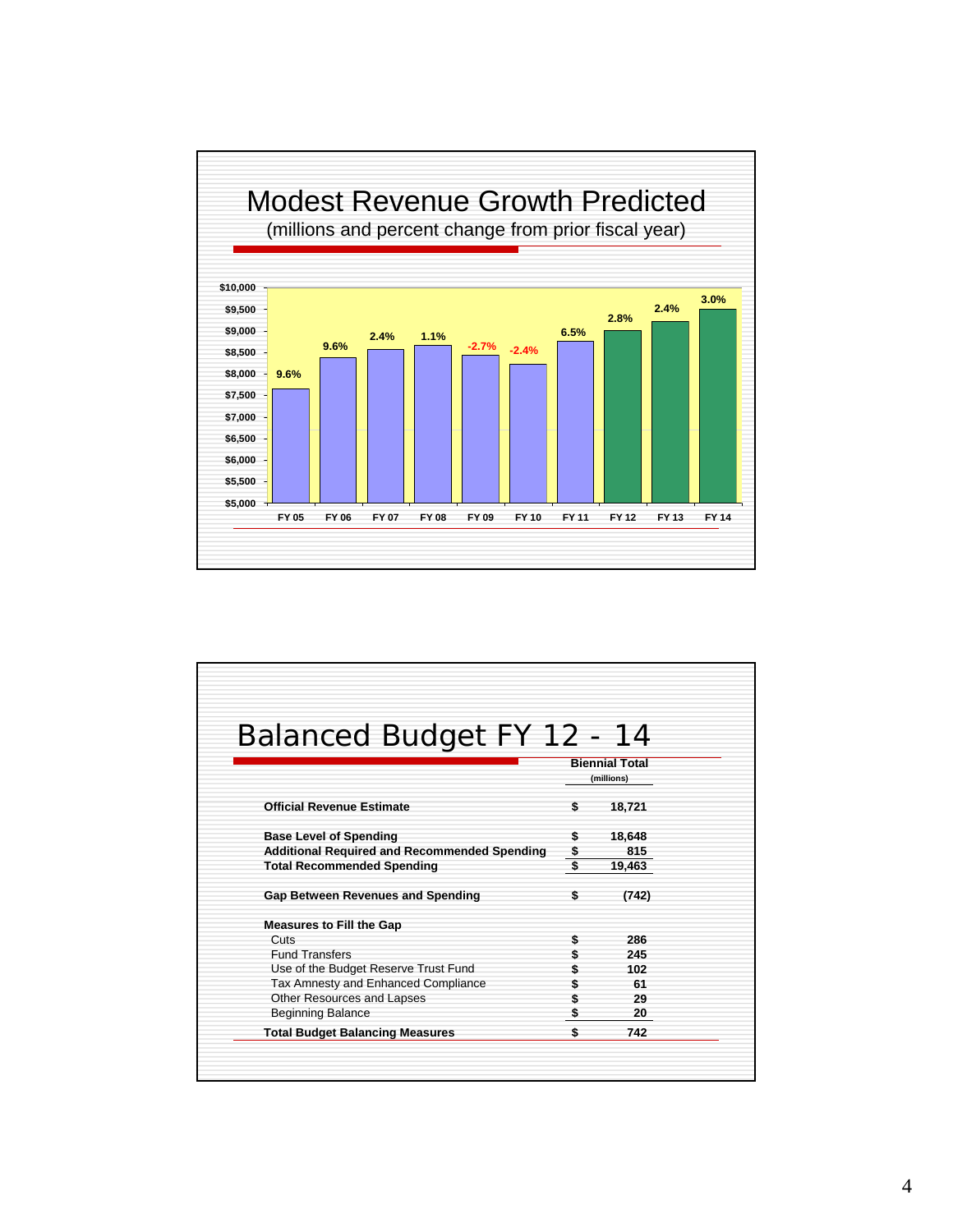

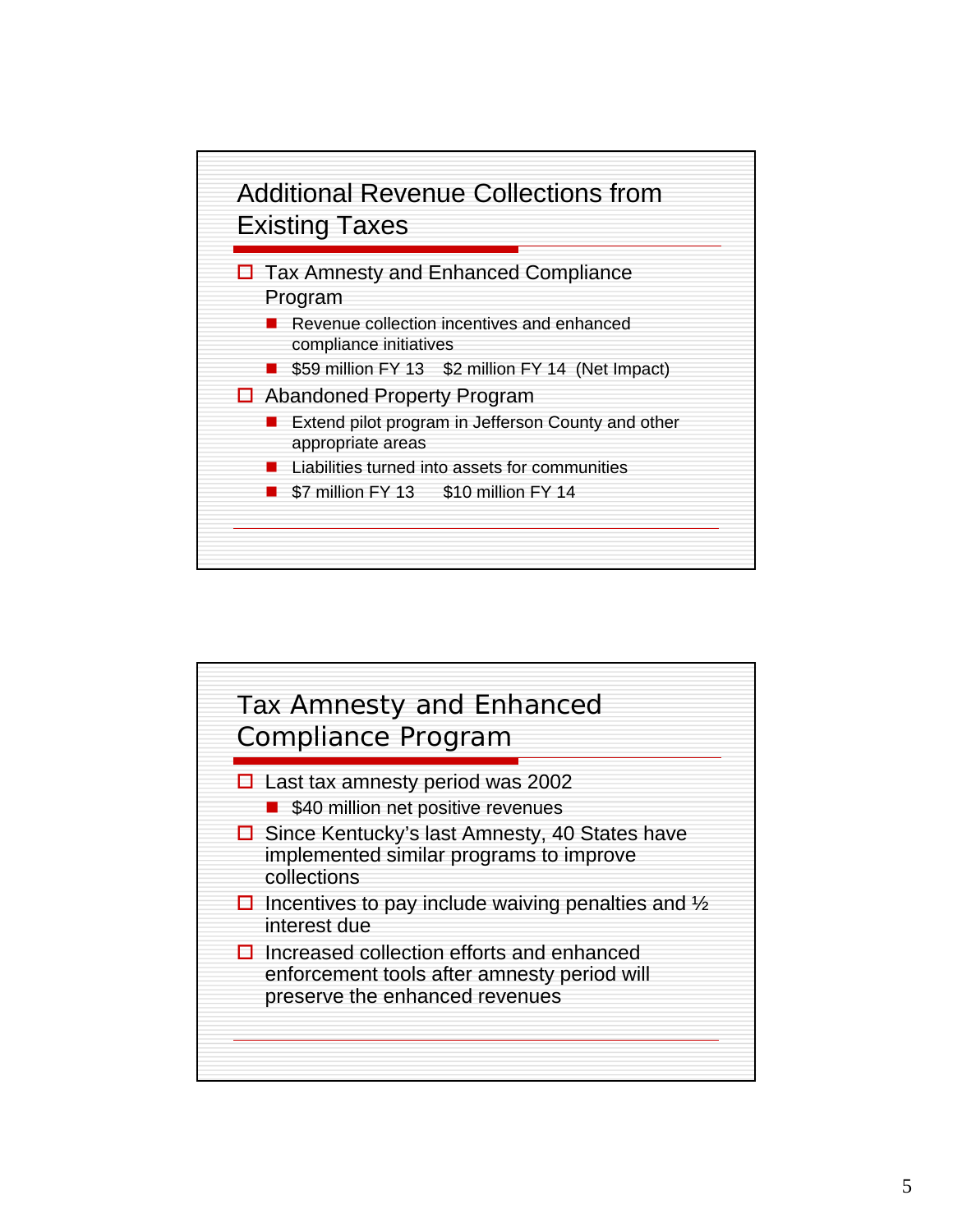

| Compliance Program                                            | Tax Amnesty and Enhanced |                  |     |        |
|---------------------------------------------------------------|--------------------------|------------------|-----|--------|
| General Fund Net Benefit of \$61 million<br>over the biennium | FY 2013                  | FY 2014          |     | Total  |
| <b>General Fund</b>                                           |                          |                  |     |        |
| <b>Gross Revenues</b>                                         | \$<br>73.1               | \$<br>13.9       | \$. | 87.0   |
| <b>Required Expenditures</b>                                  | \$<br>$(13.9)$ \$        | $(11.8)$ \$      |     | (25.7) |
| <b>Net General Fund Benefit</b>                               | \$<br>59.2               | \$<br>2.0        | \$  | 61.2   |
|                                                               | \$<br>0.7 <sup>5</sup>   | 0.2 <sup>5</sup> |     | 0.9    |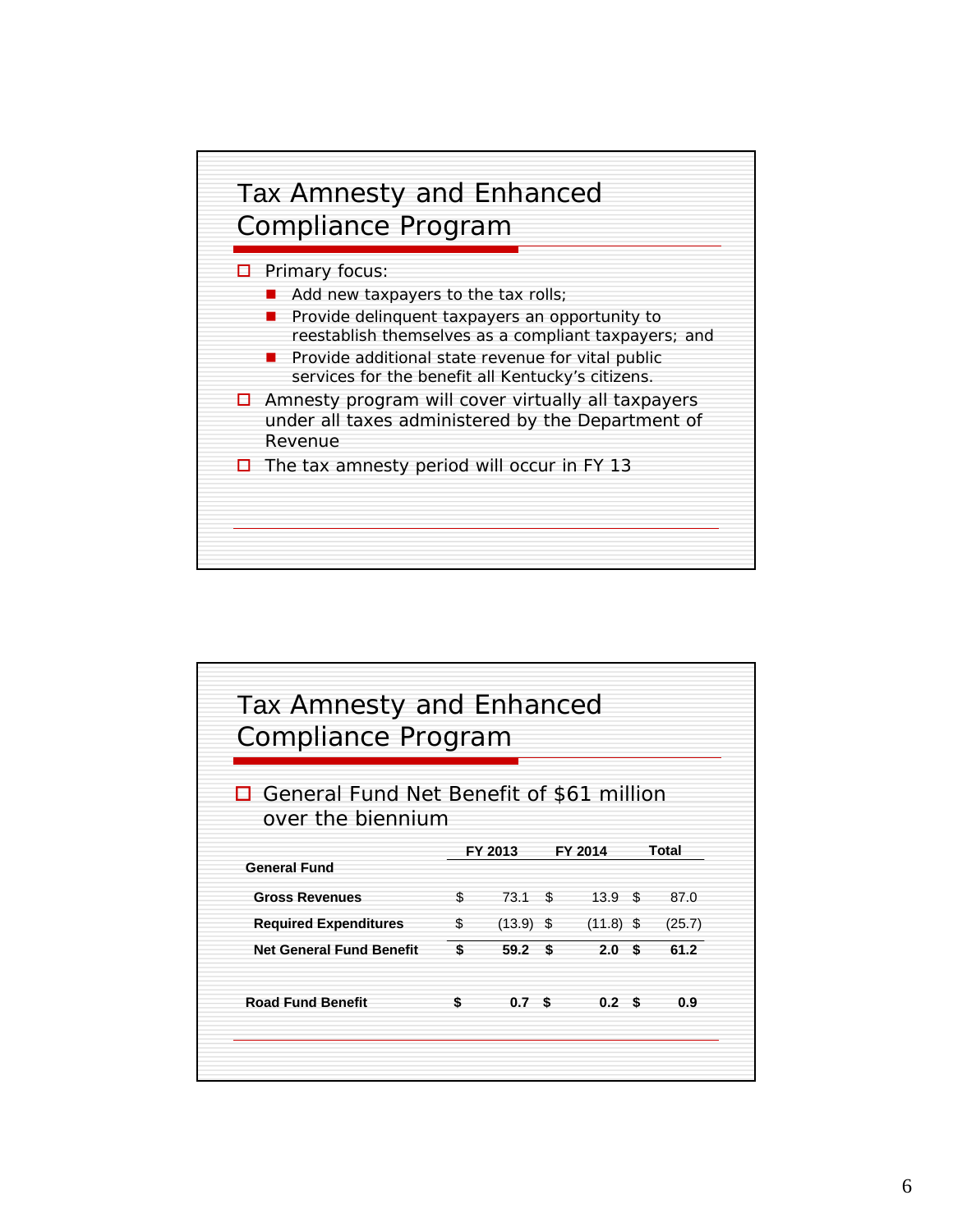

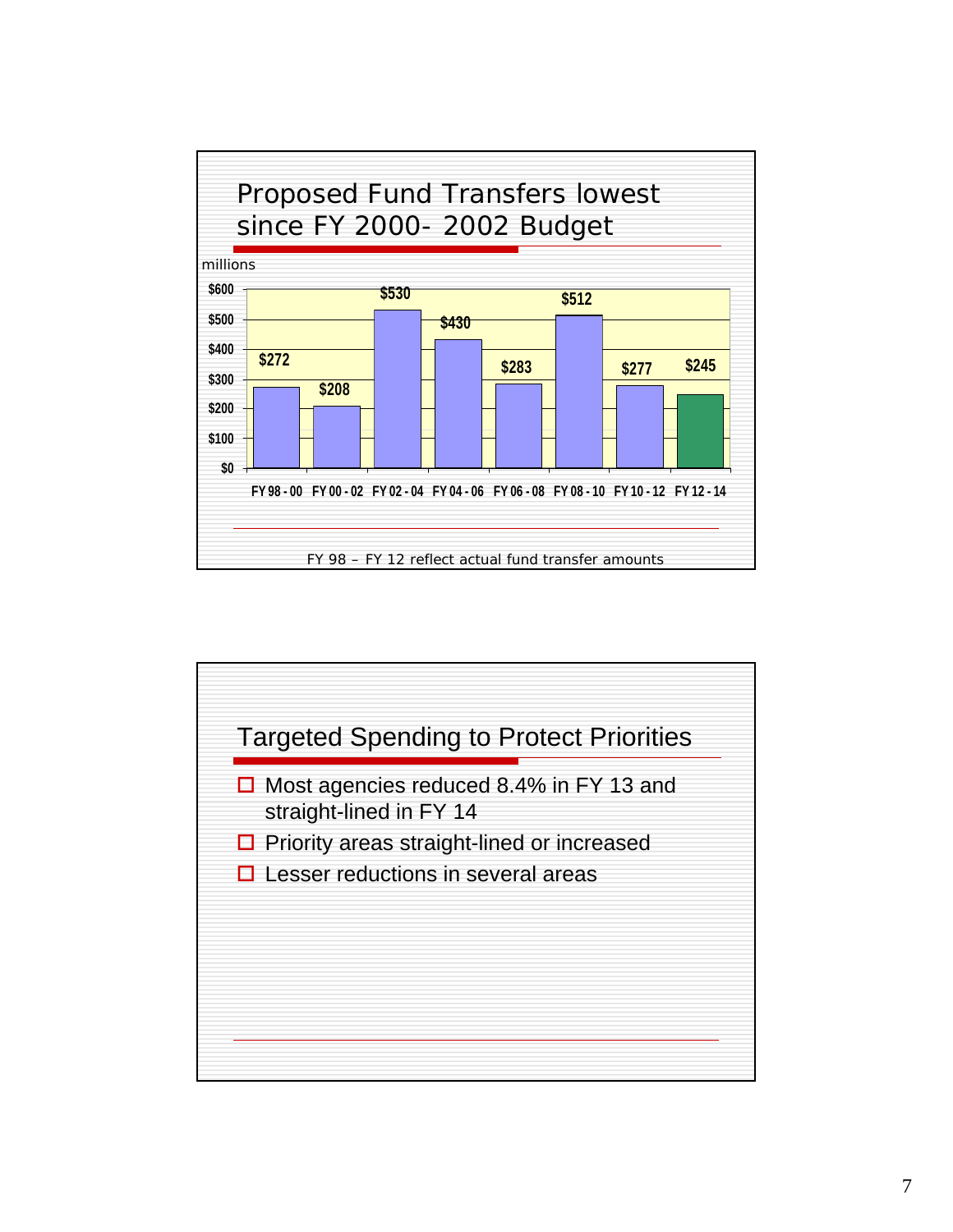| <b>Additional Spending</b>              |     |                 |
|-----------------------------------------|-----|-----------------|
|                                         |     | <b>Biennial</b> |
|                                         |     | Total           |
|                                         |     | millions        |
| <b>Debt Service</b>                     |     |                 |
| <b>Existing Debt</b>                    | S   | 372             |
| New Bond Projects (\$304 million)       | \$  | 19              |
| <b>Retirement and Health Insurance</b>  |     |                 |
| <b>Retirement Contributions to KERS</b> | \$  | 79              |
| Health Insurance +2% per Year           | \$  | 45              |
| Teachers' Retirement - Medical          | \$  | 43              |
| Corrections & AOC - HB 463              |     |                 |
| Increased Parole and Pretrial Officers  | \$  | 14              |
| New Local Corrections Assistance Fund   | \$  | 9               |
| Reinvest Drug Law Savings               | \$. |                 |

| <b>Additional Spending</b>                                                                                        |          | <b>Biennial</b><br>Total |
|-------------------------------------------------------------------------------------------------------------------|----------|--------------------------|
|                                                                                                                   |          | millions                 |
| <b>Health and Family Services</b><br>Medicaid                                                                     | \$       | 84                       |
| Substance Abuse Treatment<br><b>Supports for Community Living</b>                                                 | \$       | 8<br>14                  |
| Community Placements for Adults with Severe Mental Illness<br><b>Community Based Services Caseload Reductions</b> | \$       | $\mathcal{P}$<br>21      |
| Child Support Enforcement Match Replacement                                                                       | \$       | 18                       |
| New Eastern State Hospital - Lease and Operations<br><b>KASPER Enhancements</b>                                   | \$       | 16<br>$\overline{a}$     |
| <b>Adult Abuse Registry</b><br>Colon Cancer Screening Program                                                     | \$<br>\$ | $\mathfrak{p}$           |
| <b>Postsecondary Education</b>                                                                                    |          |                          |
| Restore Universities' Base to 2012 Originally Enacted                                                             | \$       | 38                       |
| <b>Preschool Expansion</b><br>Expand eligibility for 4 year-olds from 150% to 160% poverty level                  | \$       | 15                       |
| Others                                                                                                            | \$       | 5                        |
| <b>Total Recommended Additional Spending</b>                                                                      | \$       | 815                      |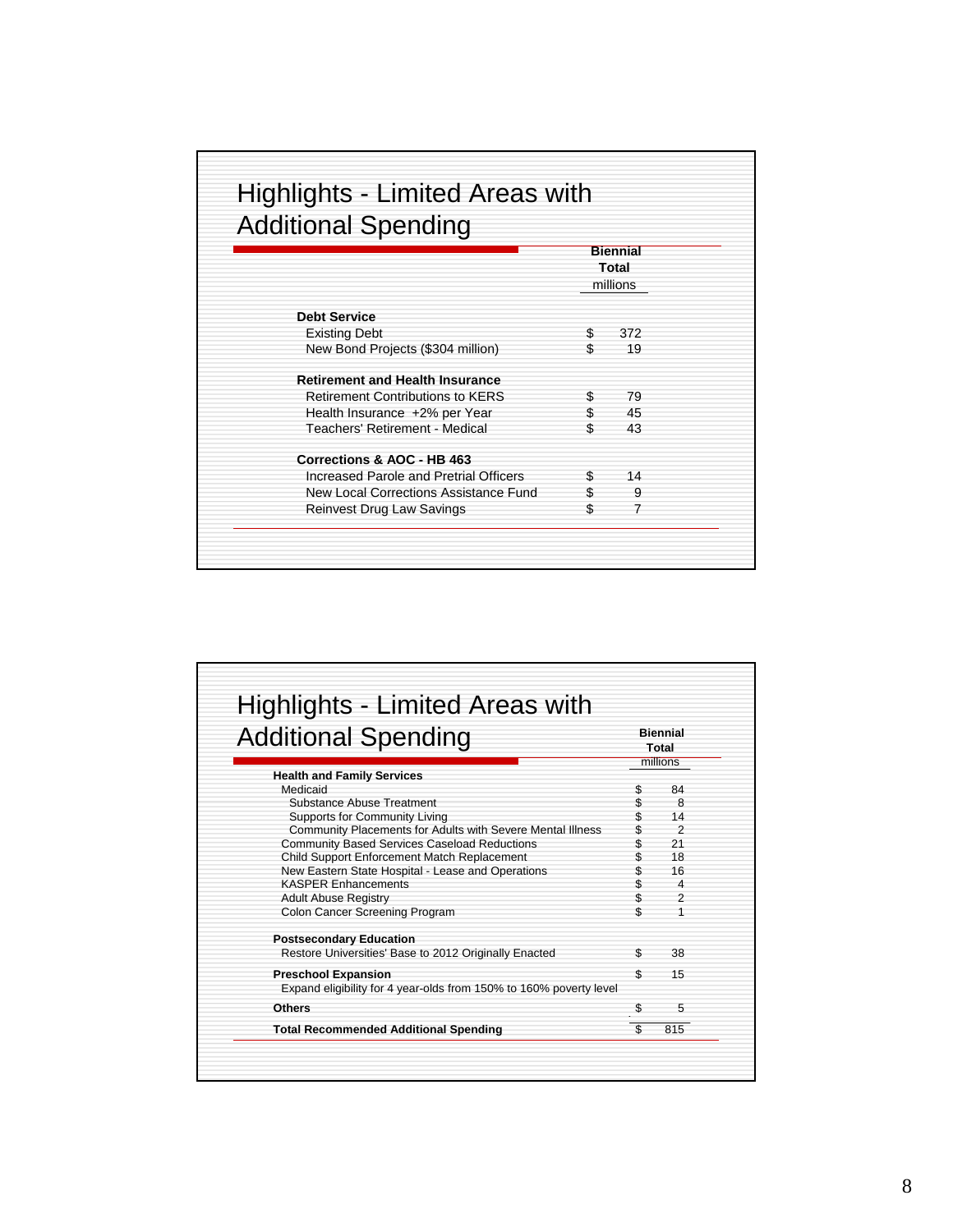

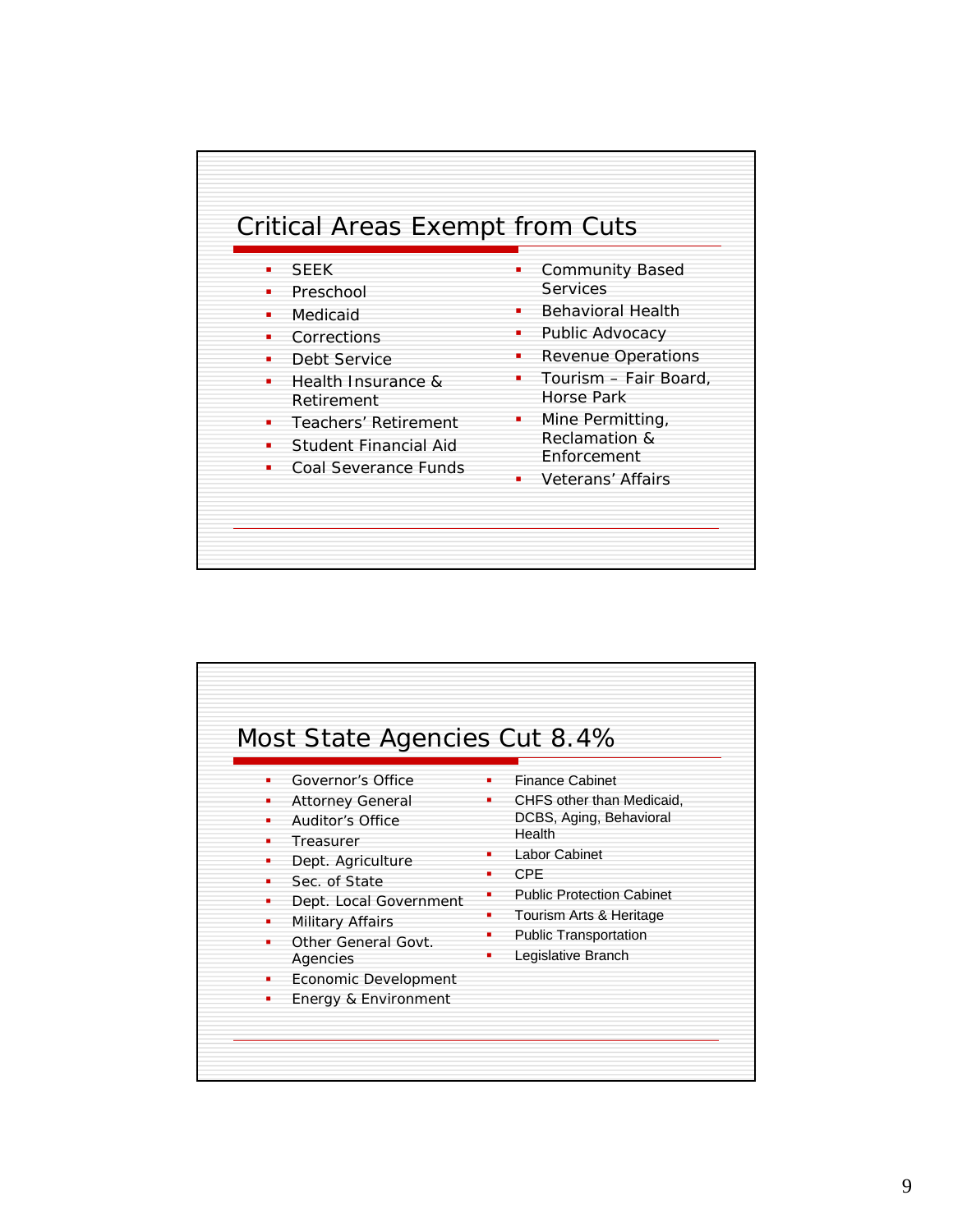

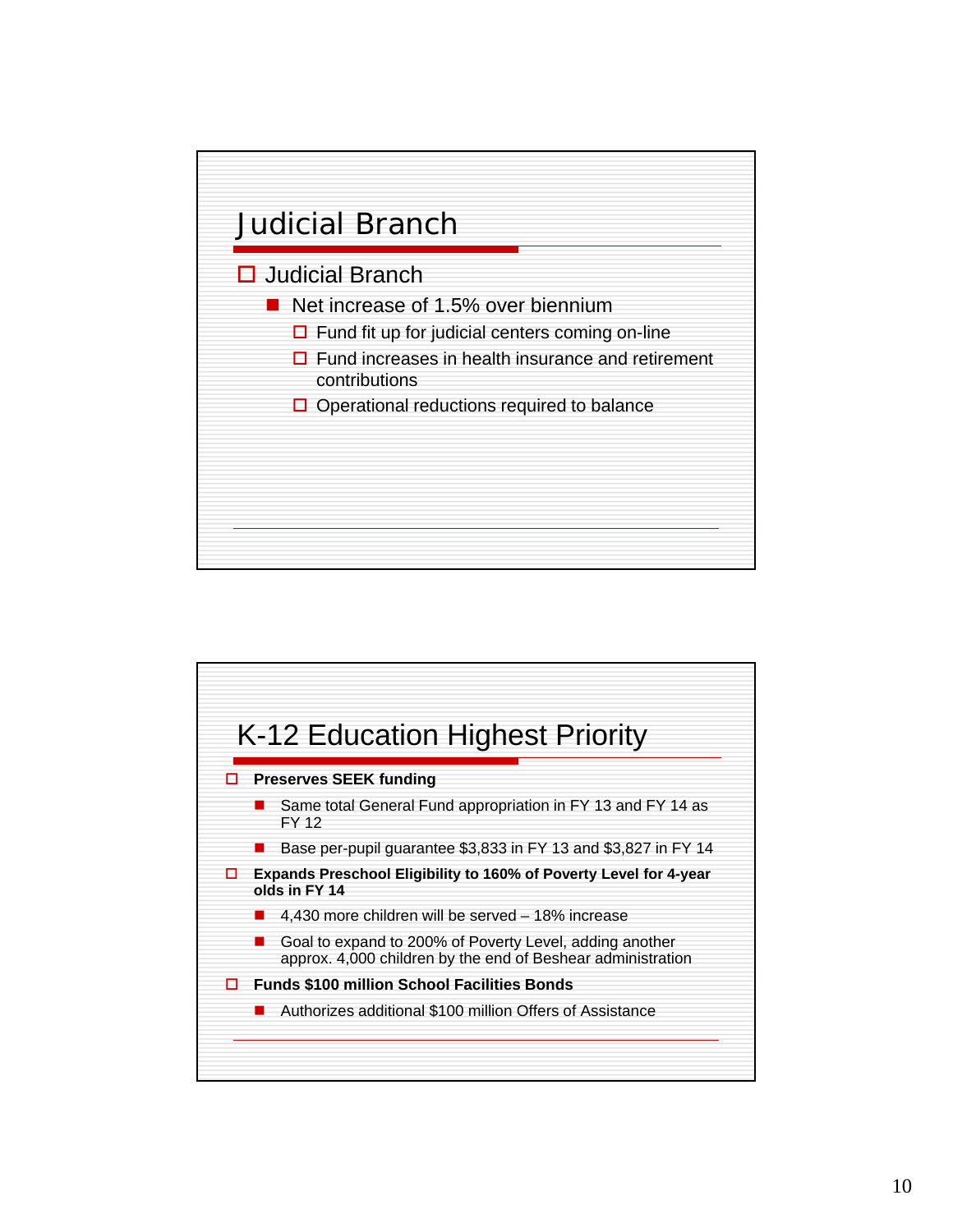

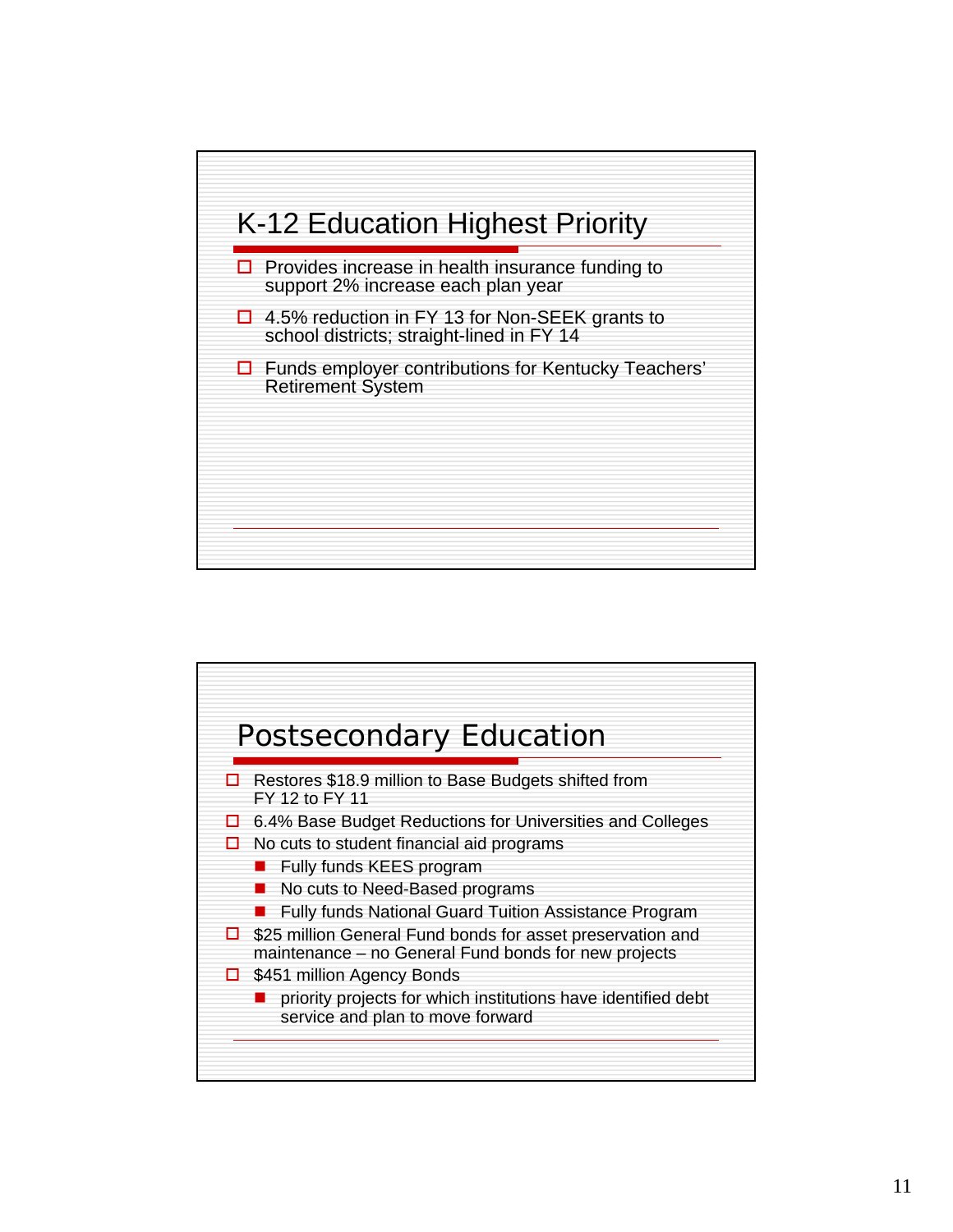

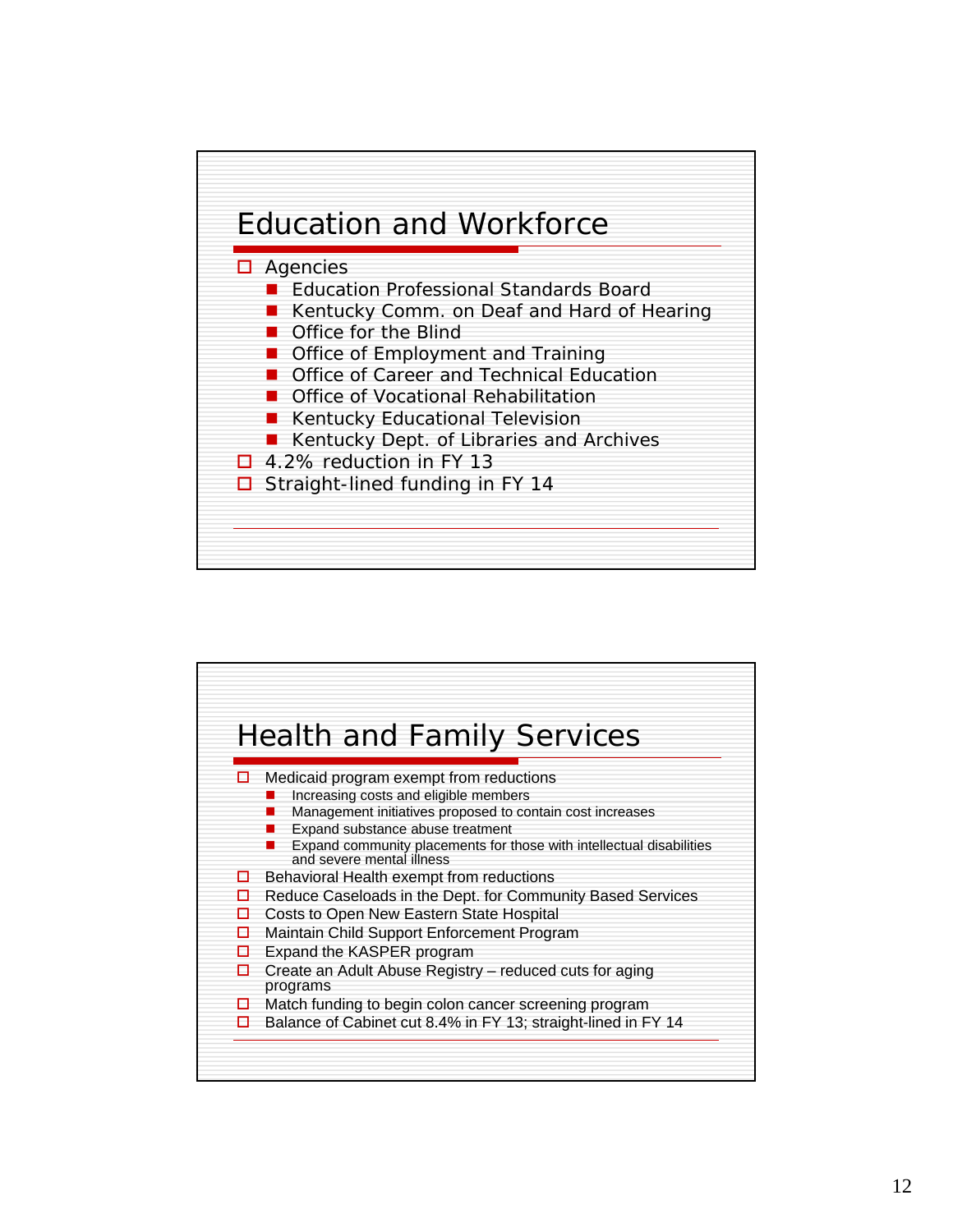

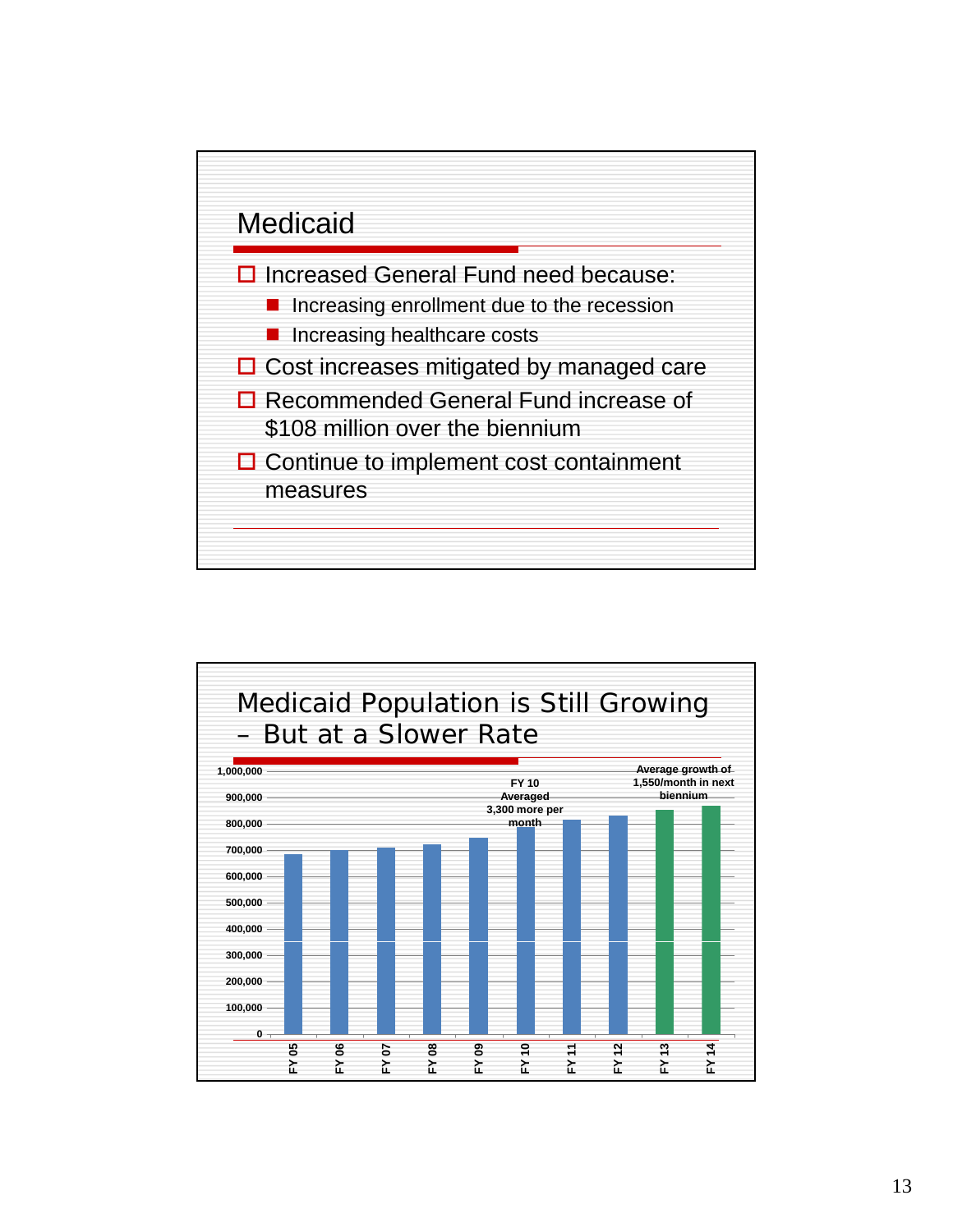

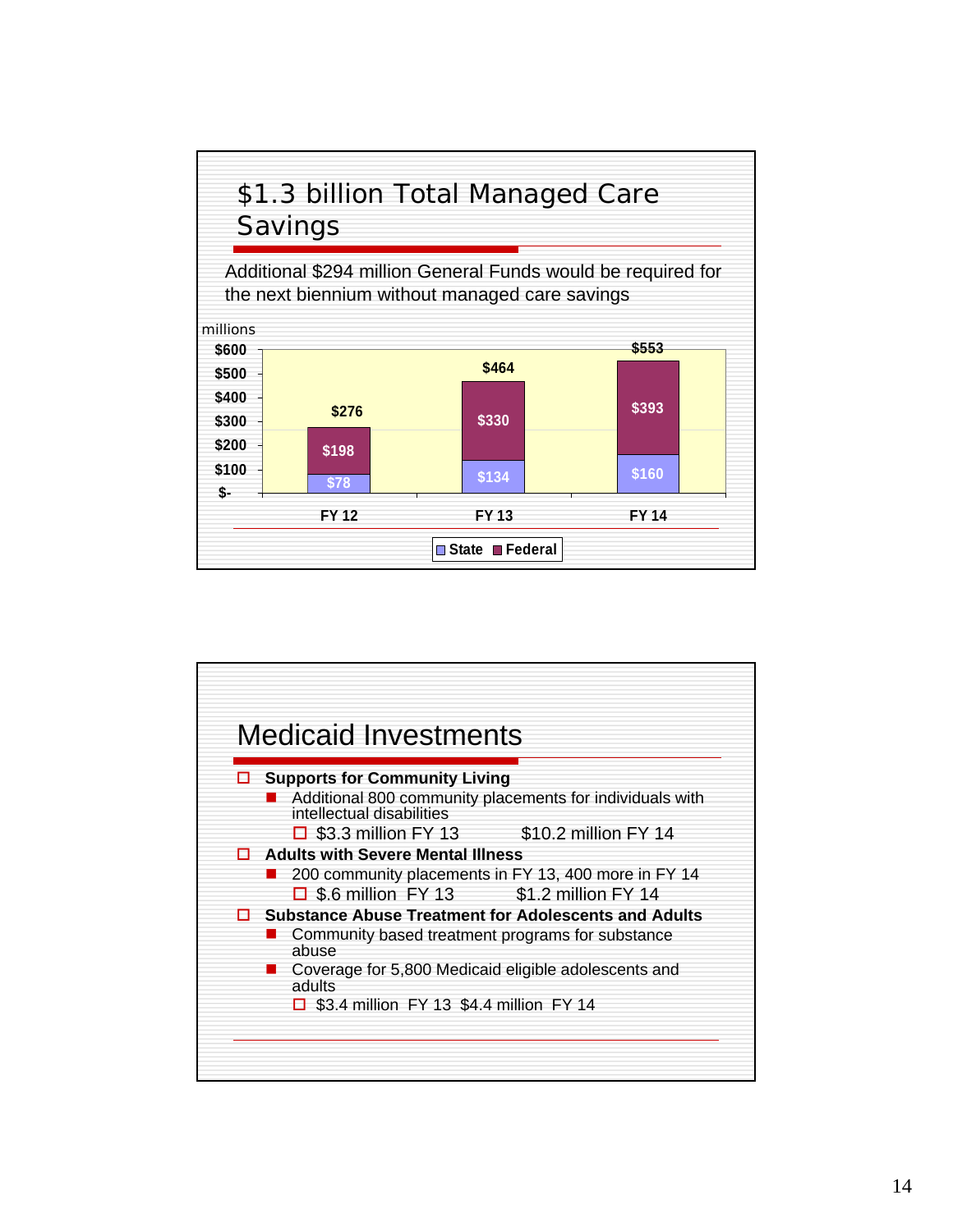

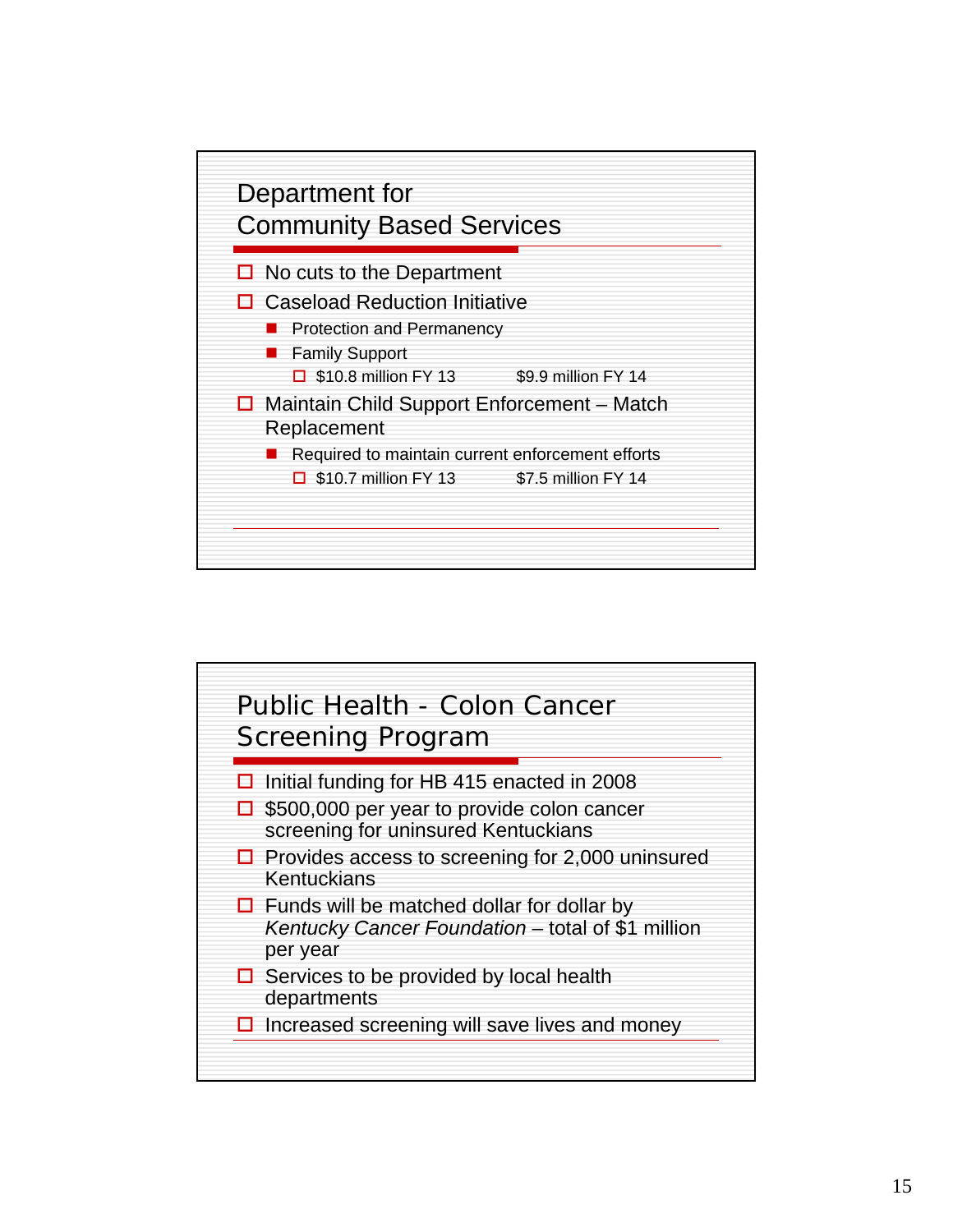

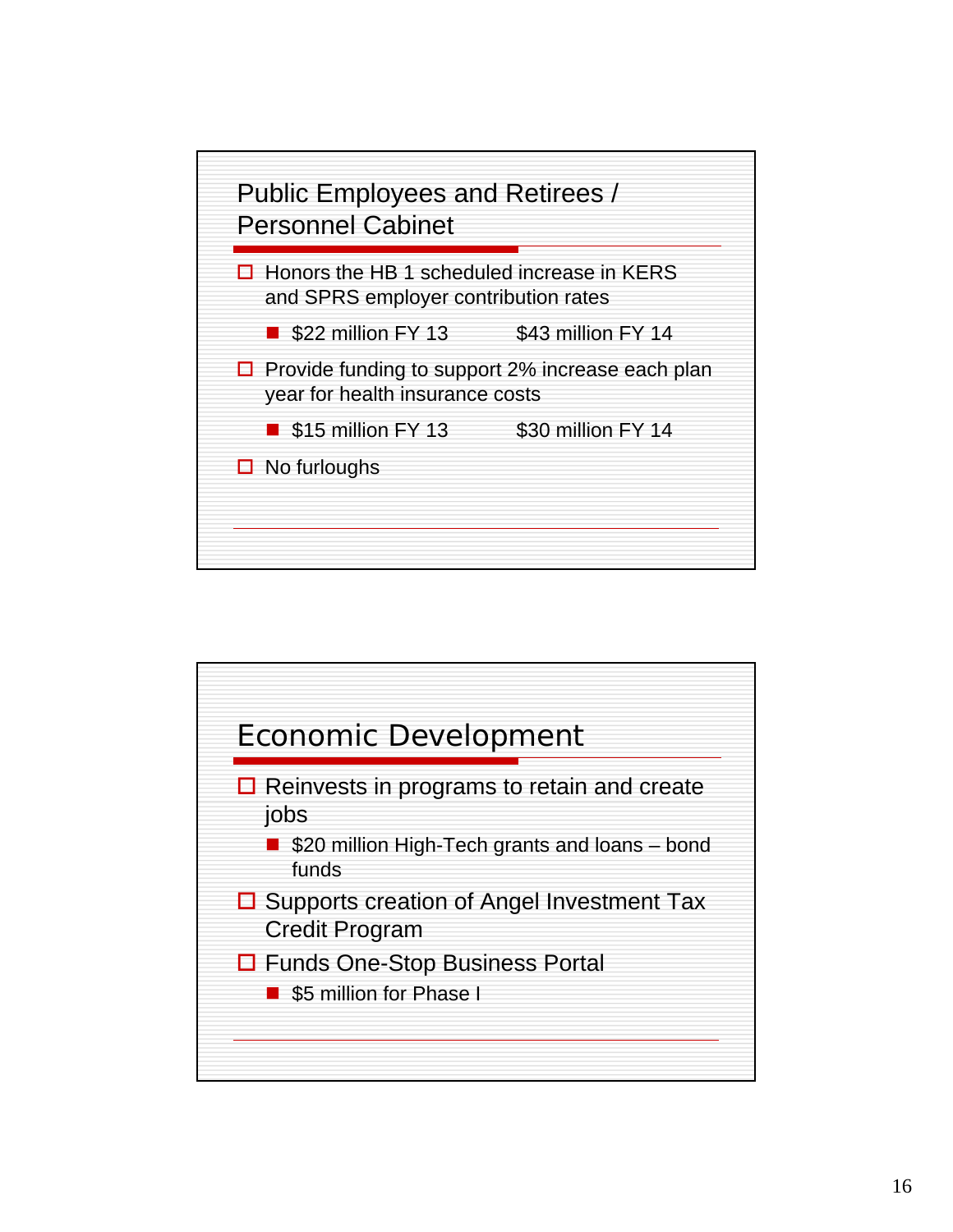

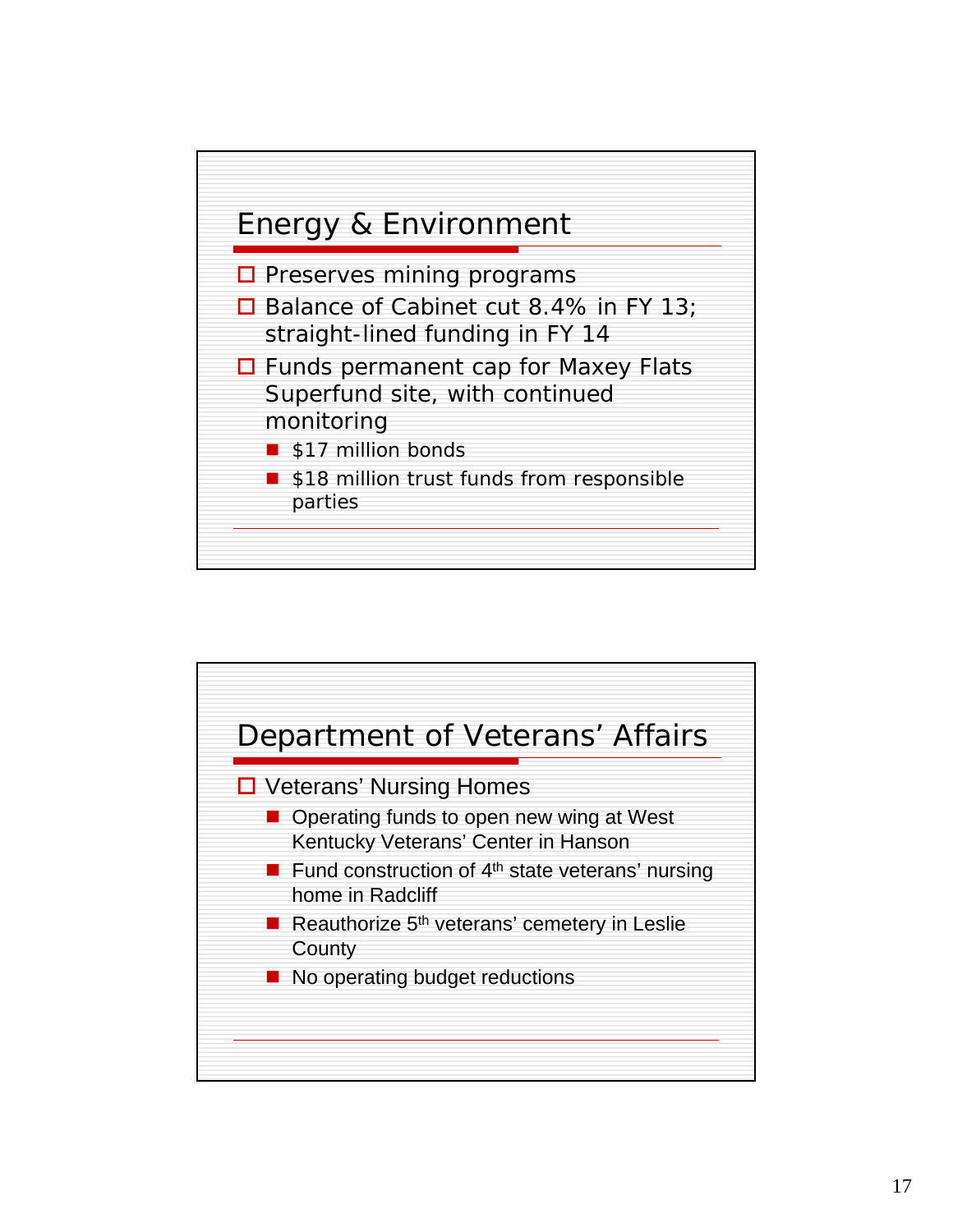

| <b>Justice &amp; Public Safety</b>                                        |          |                 |  |
|---------------------------------------------------------------------------|----------|-----------------|--|
| <b>Corrections</b> - Core cost driver is incarcerated felon<br>population |          |                 |  |
| <b>Consensus Forecast</b>                                                 |          | FY 2013 FY 2014 |  |
| Felon Population - Without HB 463                                         | 21,646   | 22,011          |  |
| HB 463 Impacts                                                            | (1, 782) | (2, 871)        |  |
| Projected Felon Population                                                | 19,864   | 19,141          |  |
|                                                                           |          |                 |  |
|                                                                           |          |                 |  |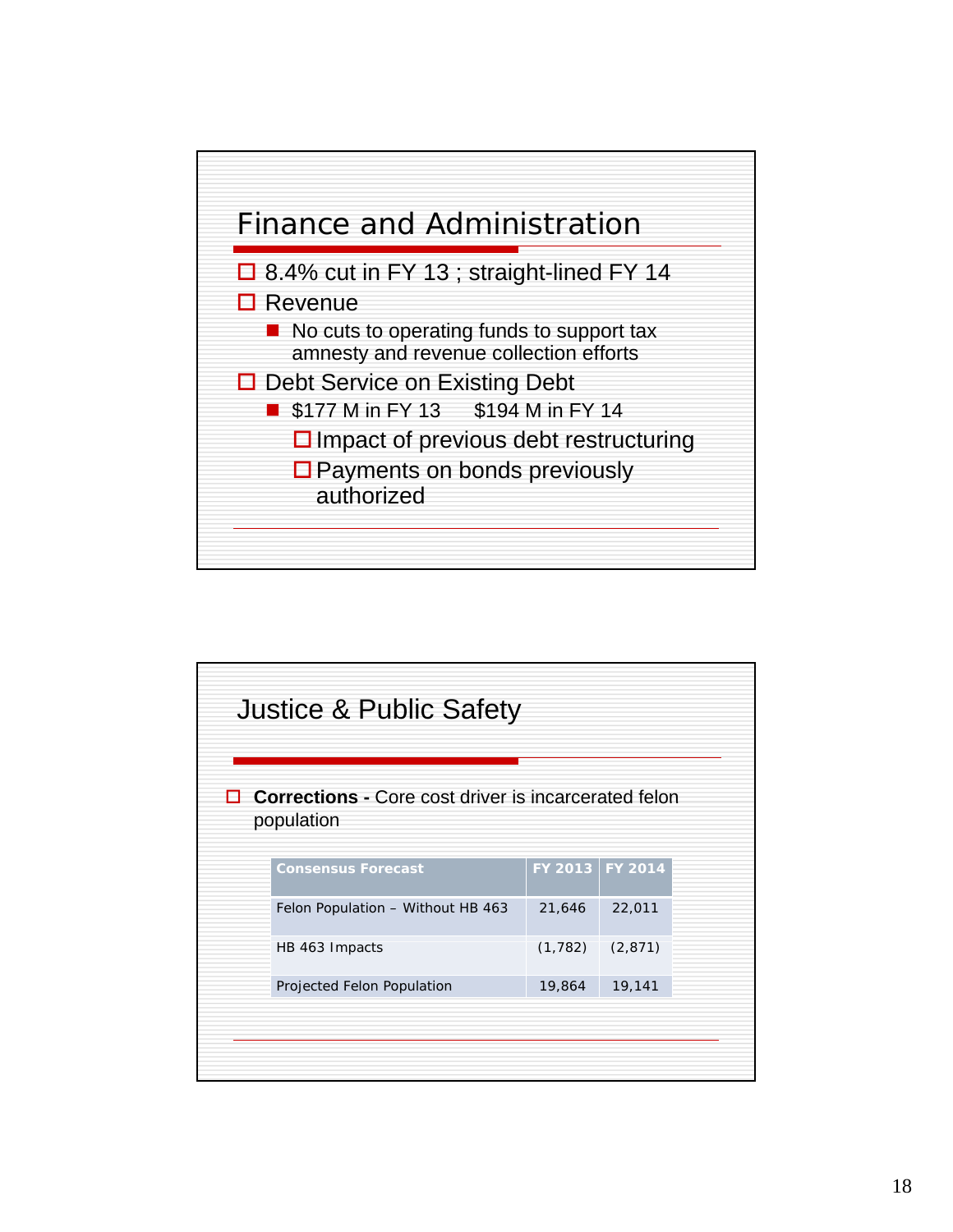

| Net Decline in Corrections Budget                                    |                  |    |                  |     |         |
|----------------------------------------------------------------------|------------------|----|------------------|-----|---------|
|                                                                      |                  |    | millions         |     |         |
|                                                                      | FY 2012          |    | FY 2013          |     | FY 2014 |
| <b>Baseline</b>                                                      | $$455.4$ \$449.0 |    |                  | \$  | 438.0   |
| Reinvestment:                                                        |                  |    |                  |     |         |
| Reinvest Drug Law Savings into Expanded Treatment Programs           |                  | S  |                  | \$  | 6.8     |
| Expansion of Probation and Parole Services +54, +84 Officers         |                  | \$ | 3.6              | -\$ | 5.7     |
| Local Corrections Assistance Fund - 25% of Other HB 463 Savings      |                  | S  | 3.4 <sup>5</sup> |     | 5.5     |
|                                                                      |                  |    | 7.1              |     | 17.9    |
| Other Cost Savings/Expenditure Reduction Measures:                   |                  |    |                  |     |         |
| Private Prison - Phase-out Otter Creek                               |                  | \$ | $(2.0)$ \$       |     | (2.6)   |
| Medicaid Savings - Affordable Care Act                               |                  | \$ |                  |     | (4.0)   |
| Cut to Corrections Management and Local Jail Support                 |                  | \$ | $(0.9)$ \$       |     | (0.9)   |
|                                                                      |                  |    | $(2.9)$ \$       |     | (7.5)   |
| <b>Additional Costs:</b>                                             |                  |    |                  |     |         |
| Retirement Increases                                                 |                  | S  | $1.3 -$          | \$. | 4.4     |
| Public Safety First-needed to sustain-replace expiring federal funds |                  | \$ | 0.4 <sup>5</sup> |     | 0.2     |
| Debt Service - Maintenance Pool                                      |                  | \$ | 0.1              | \$. | 0.4     |
|                                                                      |                  | \$ | 1.8 <sup>5</sup> |     | 5.0     |
| <b>Total Corrections General Fund</b>                                | \$455.4          | \$ | 455.0 S          |     | 453.4   |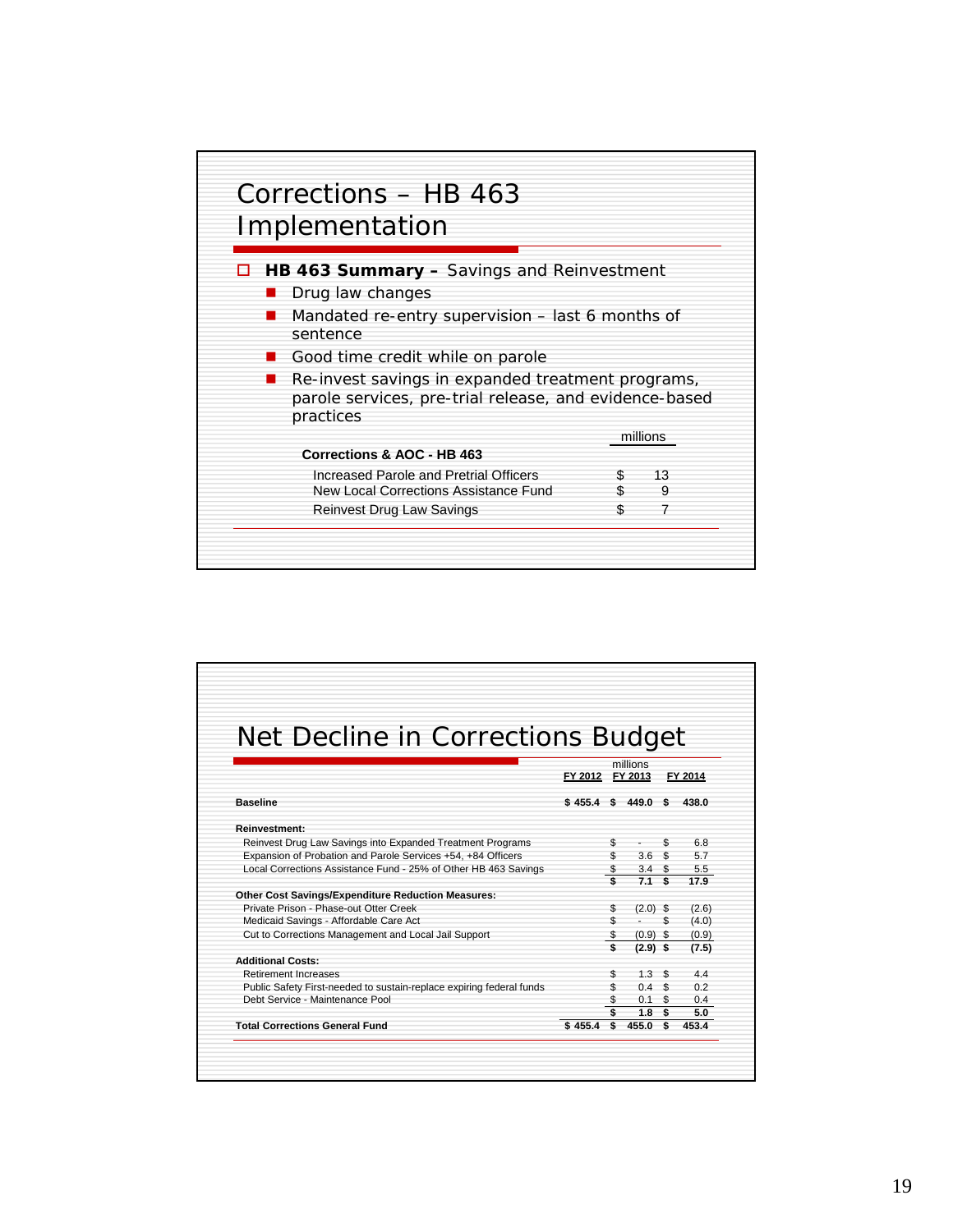

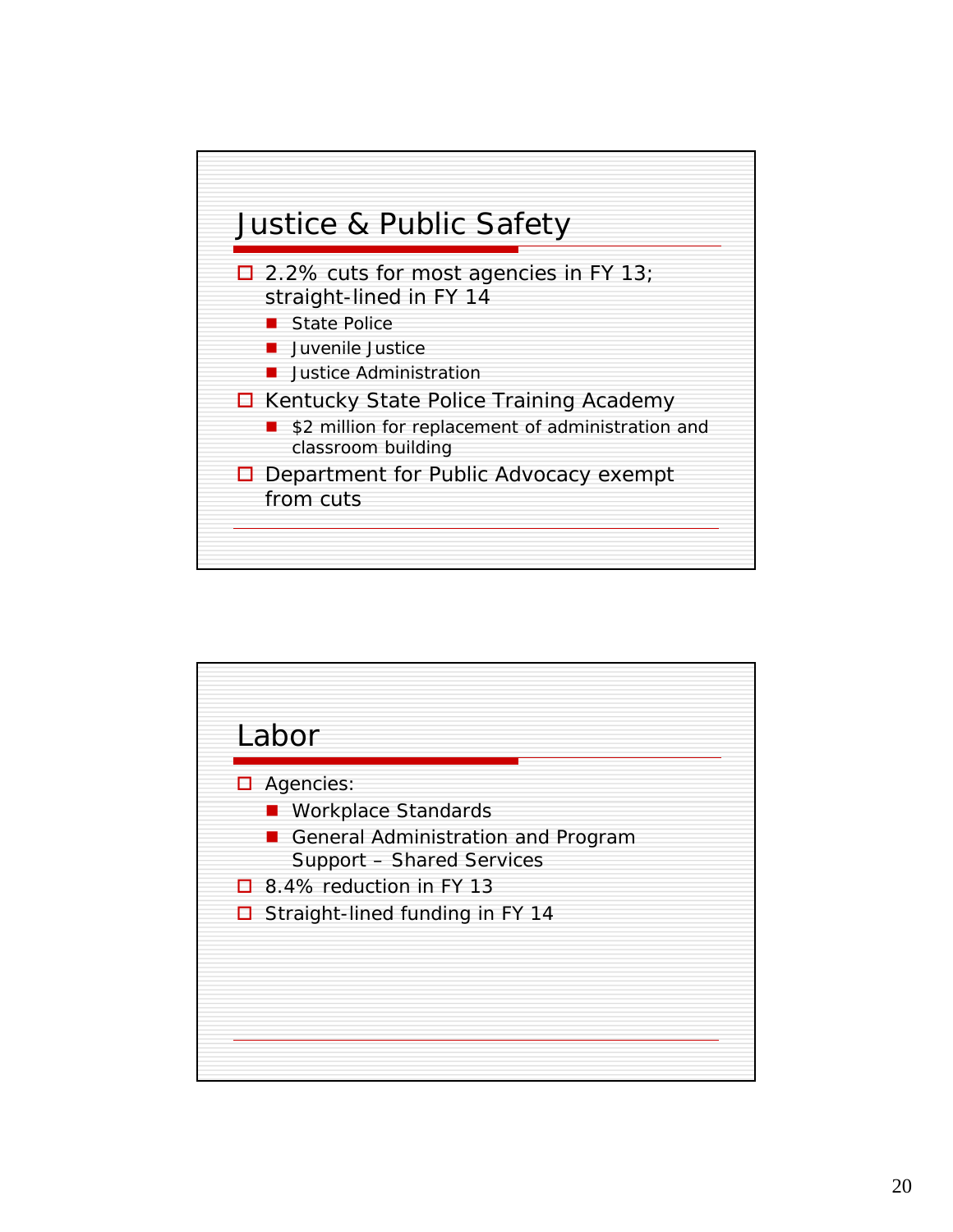

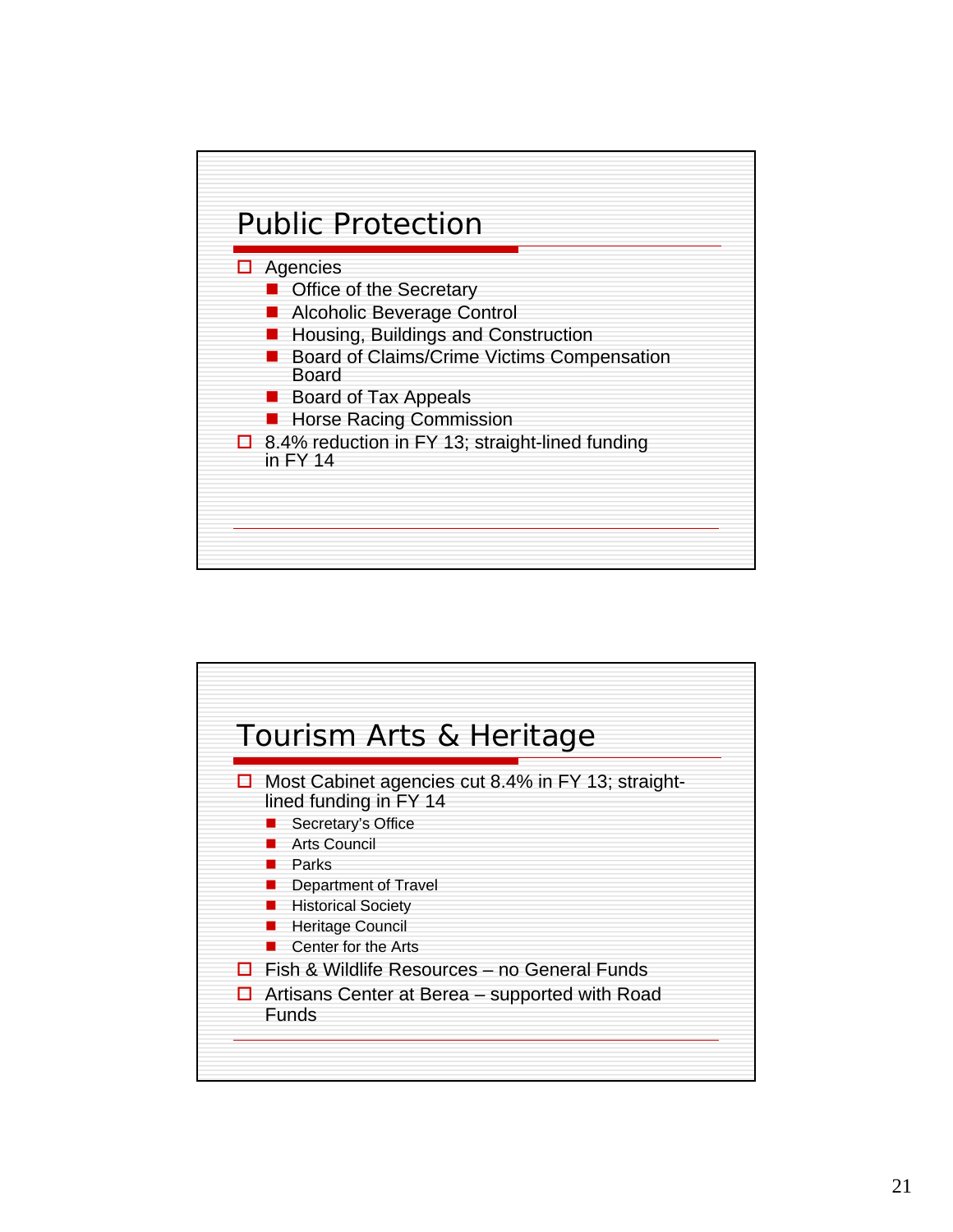

| <b>Cumulative Impact of Cuts</b><br><b>Finance Agencies</b><br>Labor | 30% - 38%<br>38% | KET<br>Education and Workforce 23% - 27% | 27%        |
|----------------------------------------------------------------------|------------------|------------------------------------------|------------|
| Area Development Districts                                           | 38%              | <b>CHFS Non-Medicaid</b>                 | 7% - 28%   |
| <b>Public Protection</b>                                             | 30% - 38%        | K-12 Non-SEEK                            | 27%        |
| <b>Constiutional Officers</b>                                        | 32% - 36%        | <b>Natural Resources</b>                 | 15%        |
| <b>Military Affairs</b>                                              | 34%              | State Police                             | 15%        |
| <b>Environmental Protection</b>                                      | 32%<br>30%       | Universities<br>Juvenile Justice         | 15%<br>13% |
| Tourism, Arts & Heritage<br><b>Economic Development</b>              | 29%              | Veterans' Affairs                        | 6%         |
|                                                                      |                  |                                          |            |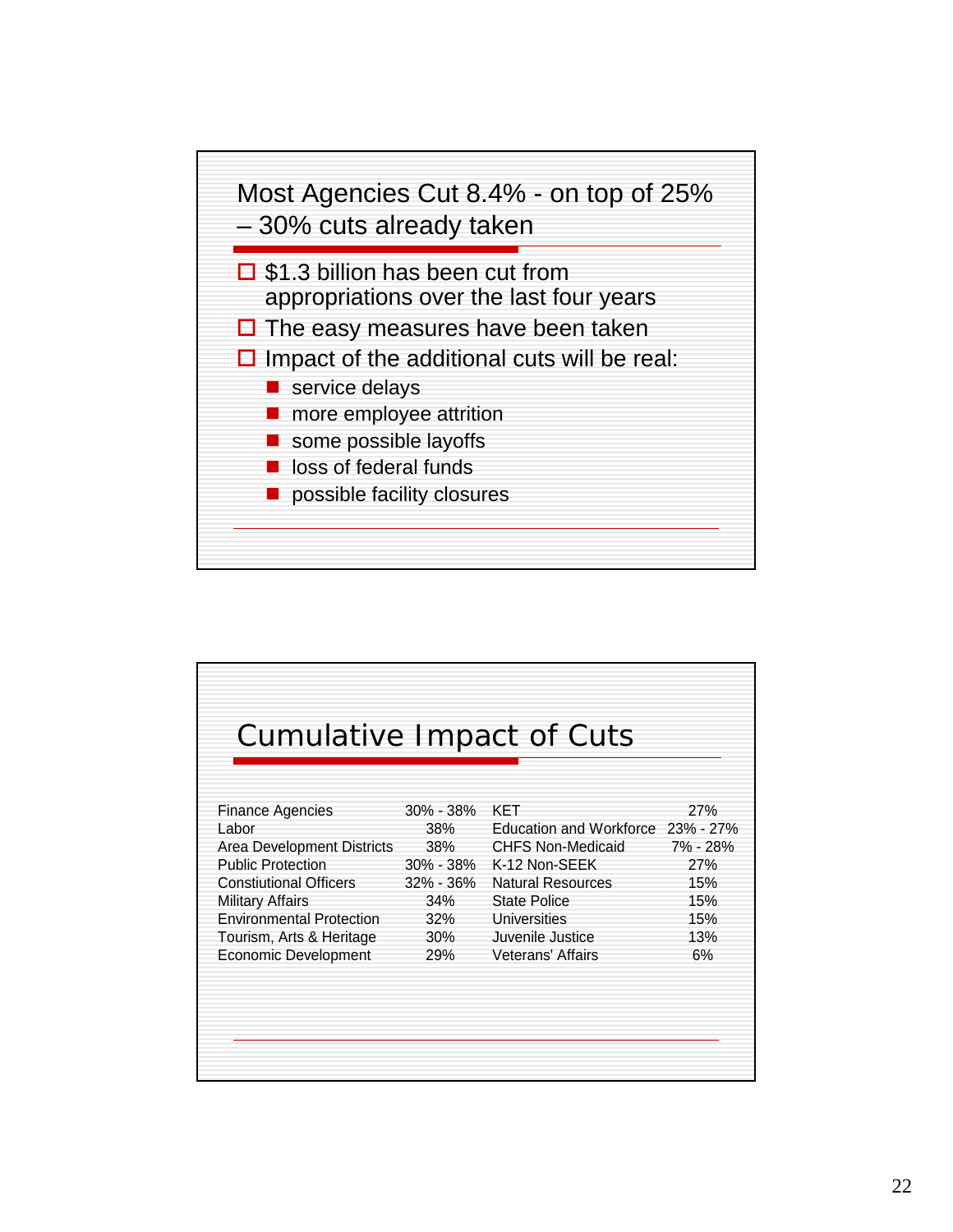

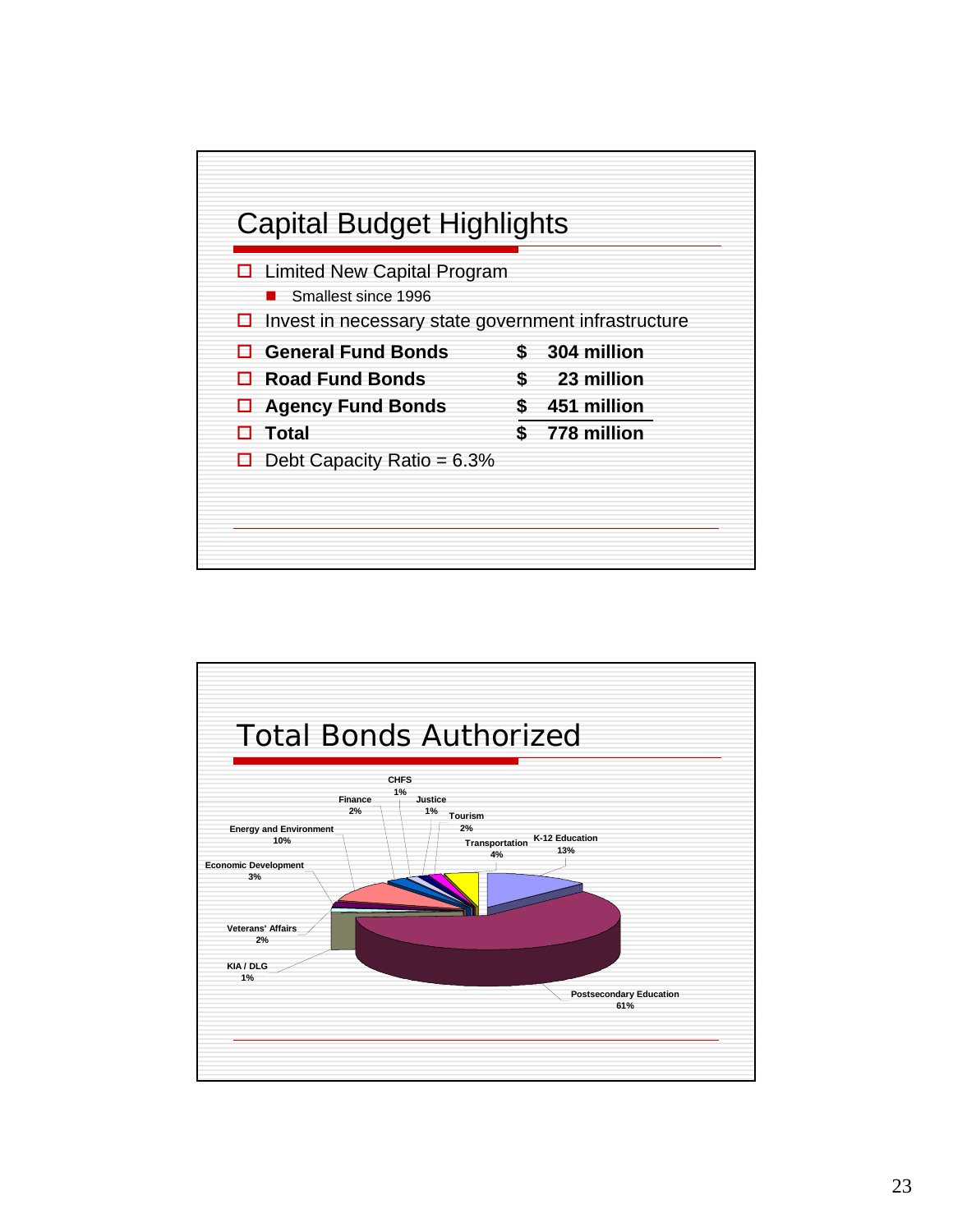| Capital Budget - General Fund Bonds |           |
|-------------------------------------|-----------|
|                                     | millions  |
| K-12 Education                      | \$100     |
| <b>Energy and Environment</b>       | \$78      |
| <b>Postsecondary Education</b>      | \$25      |
| <b>Economic Development</b>         | \$20      |
| Finance                             | - 19      |
| <b>Veterans' Affairs</b>            | 14        |
| Tourism                             | 13        |
| <b>CHFS</b>                         | 11        |
| Transportation                      | \$.<br>10 |
| Justice                             | \$.<br>9  |
| KIA / DLG                           | 6         |
| Total                               | \$304     |
|                                     |           |
|                                     |           |

|                                           |                                                                    | <b>Amount</b> |
|-------------------------------------------|--------------------------------------------------------------------|---------------|
| Agency                                    | Project                                                            | millions      |
| <b>Obligations</b>                        |                                                                    |               |
| School Facilities Construction Commission | 2010-12 Offers of Assistance                                       | \$100.0       |
| <b>Environmental Protection</b>           | Maxev Flats Cap                                                    | \$17.0        |
| Ky Infrastructure Authority               | KIA - Wastewater Revolving Fund Match                              | \$1.5         |
| Ky Infrastructure Authority               | KIA - Drinking Water Revolving Fund Match                          | \$2.2         |
|                                           | <b>Subtotal-Obligations</b>                                        | \$120.7       |
| <b>New Projects</b>                       |                                                                    |               |
| Veterans' Affairs                         | Fourth Veterans' Nursing Home - Radcliff                           | \$14.0        |
| Parks                                     | Splash Park Development-Various Parks                              | \$3.0         |
| <b>Local Government</b>                   | Flood Control Matching Fund                                        | \$2.0         |
| Murray State University                   | Breathitt Veterinary Lab-Site Acquisition and Design               |               |
| <b>State Police</b>                       | Demolition and Construction of Training Academy Building           | \$2.0         |
| Finance                                   | Lexington Downtown Redevelopment Project-Planning & Design         | \$3.5         |
| Justice Administration-Medical Examiner   | Site Acquis.& Design-Jefferson Co. Medical Examiner Lab and Office | \$1.0         |
|                                           | <b>Subtotal-New Projects</b>                                       | \$25.5        |
| Deferred Maintenance/Major Maintenance    |                                                                    |               |
| Council on Postsecondary Education        | Asset Preservation/Renovation Pool                                 | \$25.0        |
| Various Agencies                          | Maintenance Pools                                                  | \$22.5        |
| <b>Environmental Protection</b>           | State Owned Dam Repair                                             | \$2.5         |
| Finance                                   | Statewide Microwave Network (KEWS) Maintenance                     | \$2.2         |
| Finance                                   | Parking Garage Maintenance                                         | \$1.5         |
| Finance                                   | Council of State Governments Building Complex                      | \$5.5         |
| <b>Behavioral Health</b>                  | Electrical System Upgrade at Western - Design                      | \$1.0         |
| Parks                                     | Upgrade Wastewater System-Ft Boonesborough                         | \$2.0         |
| Fair Board                                | Parking Garage Maintenance                                         | \$2.0         |
|                                           | Subtotal-Deferred Maintenance/Major Maintenance                    | \$64.2        |
| <b>Economic Development</b>               |                                                                    |               |
| Economic Development                      | High-Tech Contruction/Investment Pool                              | \$20.0        |
| Finance                                   | One-Stop Business Portal                                           |               |
|                                           | <b>Subtotal-Economic Development</b>                               | \$20.0        |
| <b>Others</b>                             |                                                                    |               |
| <b>Medicaid Administration</b>            | Medicaid Eligibilty System                                         | \$5.0         |
| <b>Environmental Protection</b>           | Petroleum Underground Storage Tank Projects                        | \$54.0        |
| Energy & Environment                      | Ky Heritage Land Conservation Fund Projects                        | \$4.6         |
| Transportation                            | Wetland Restoration                                                | \$10.0        |
|                                           | <b>Subtotal-Others</b>                                             | \$73.6        |
|                                           |                                                                    |               |
| <b>Total General Fund Bonds</b>           |                                                                    | \$304.0       |
| * Reauthorized - not new bonds            |                                                                    |               |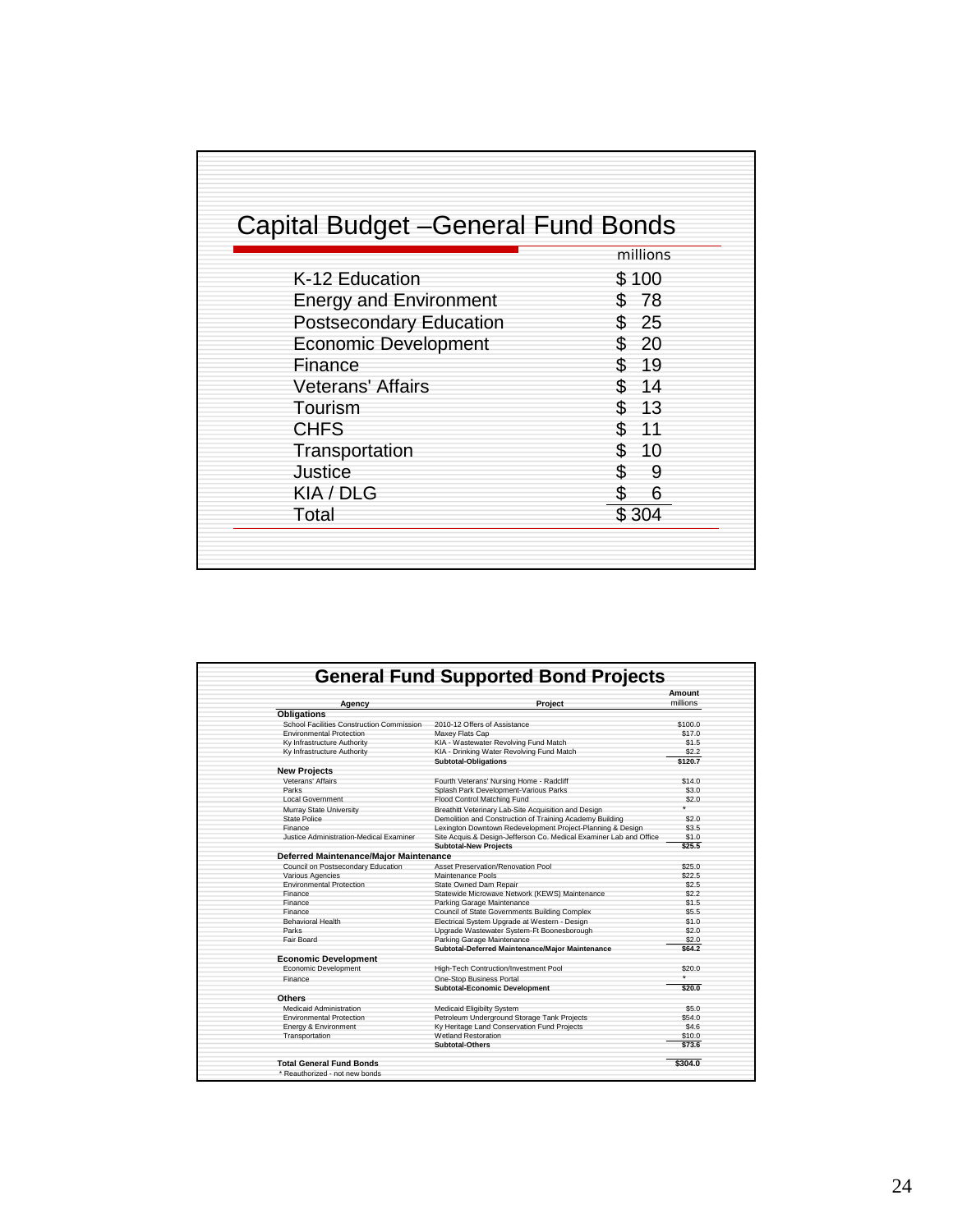

| <b>Agency Bond Projects</b>                              |              |                                   |
|----------------------------------------------------------|--------------|-----------------------------------|
| <b>Projects</b>                                          |              | <b>Agency Bonds</b><br>(millions) |
| <b>Eastern Ky University</b>                             |              |                                   |
| Renovate Residence Hall-Additional                       | \$           | 6.0                               |
| Refinance ESPC                                           | $\mathbf{s}$ | 27.0                              |
| Construct University Activity Center, Phase II           | \$           | 31.3                              |
| Total                                                    | \$           | 64.3                              |
| <b>Morehead State University</b>                         |              |                                   |
| Renovate West Mignon Residence Hall-Add                  | \$           | 0.6                               |
| Renovate Cartmell Residence Hall                         | \$           | 11.1                              |
| Renovate Mignon Residence Hall                           | \$           | 9.3                               |
| Construct Food Service/Retail & Parking Struct-Add       | \$           | 2.1                               |
| Replace Exterior Precast Panels-Nunn Hall-Add            | \$           | 0.4                               |
| Construct Residential Facility at Univ. Farm-Add         | \$           | 0.3                               |
| Total                                                    | Ś.           | 23.7                              |
|                                                          |              |                                   |
| <b>Murray State University</b>                           |              |                                   |
| Construct New University Library- Design                 | \$           | 3.8                               |
| Renovate Hester Hall                                     | \$           | 8.4                               |
| Complete Capital Renewal: H & D Pool < \$600,000         | \$           | 6.5                               |
| Total                                                    | \$.          | 18.7                              |
| Northern Ky Univeristy                                   |              |                                   |
| Expand/Renovate Albright Health Center                   | \$           | 45.0                              |
| Acquire/Renovate New Residence Hall                      | s.           | 10.0                              |
| <b>Expand University Drive Parking Garage</b>            | \$.          | 12.0                              |
| Total                                                    | s            | 67.0                              |
| University of Ky - Agency Bond Pool                      | s.           | 200.0                             |
| University of Louisville                                 |              |                                   |
| Purchase Land for Support Services in Northeast Quadrant | s.           | 15.0                              |
| Guaranteed Energy Savings Contract-Additional            | \$           | 4.5                               |
| <b>Expand Student Activities Center</b>                  | \$           | 19.5                              |
| Total                                                    |              | 39.0                              |
| <b>Western Ky University</b>                             |              |                                   |
| Renovate Downing University Center-Phase V               | \$           | 16.5                              |
| <b>Construct Honors College Facility</b>                 | \$           | 22.0                              |
| Total                                                    | \$           | 38.5                              |
|                                                          |              |                                   |
| <b>Grand Total</b>                                       | ŝ.           | 451.3                             |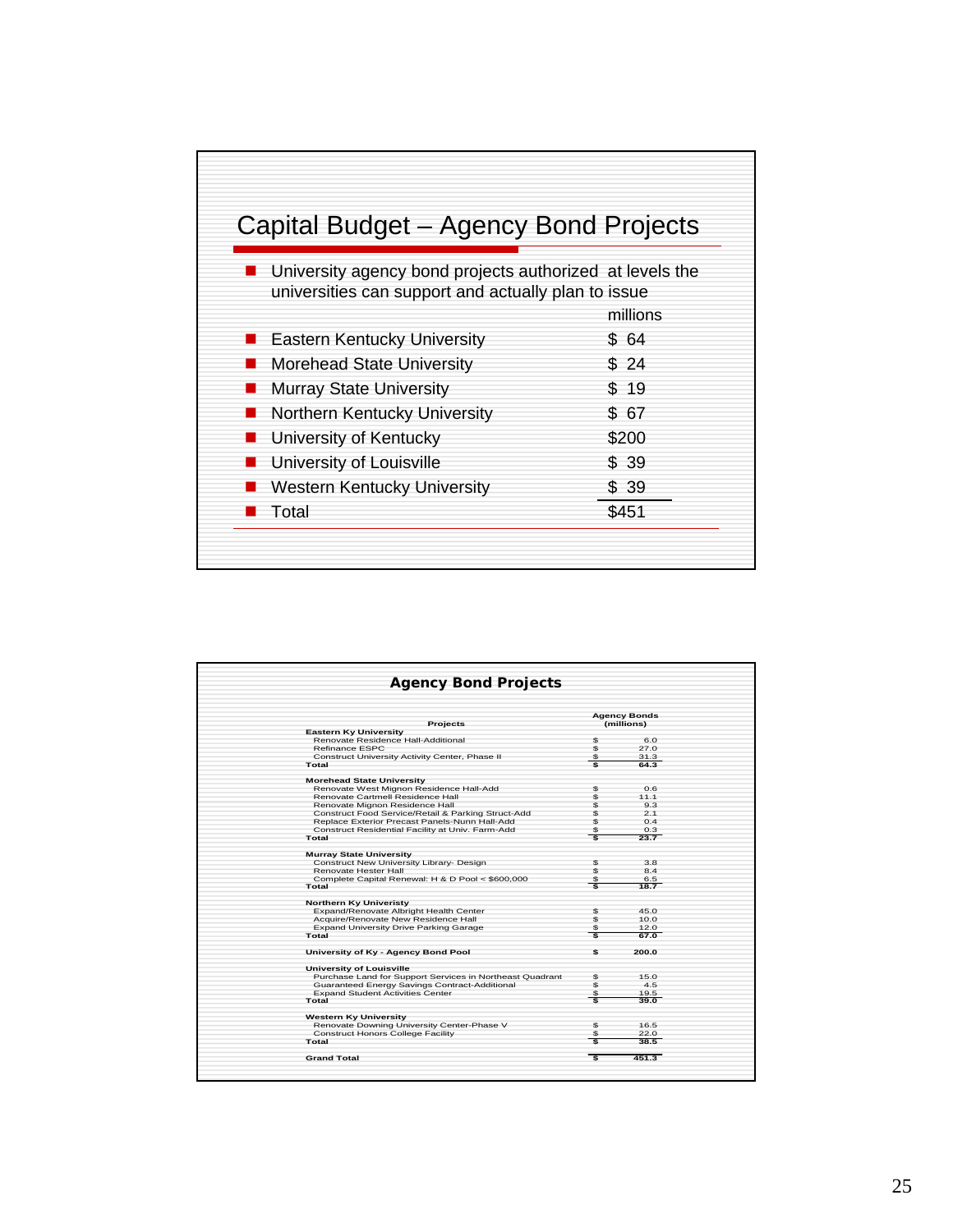

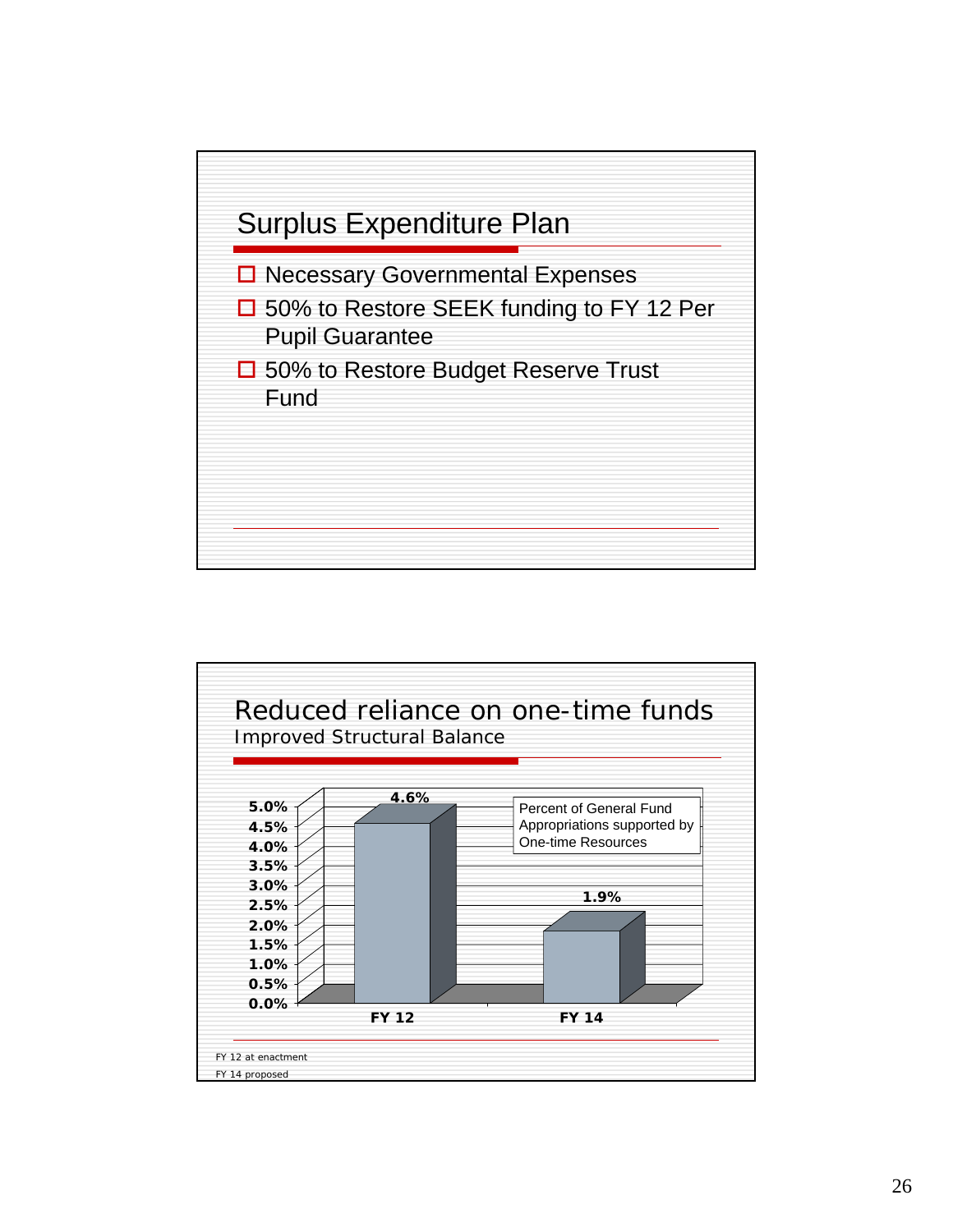